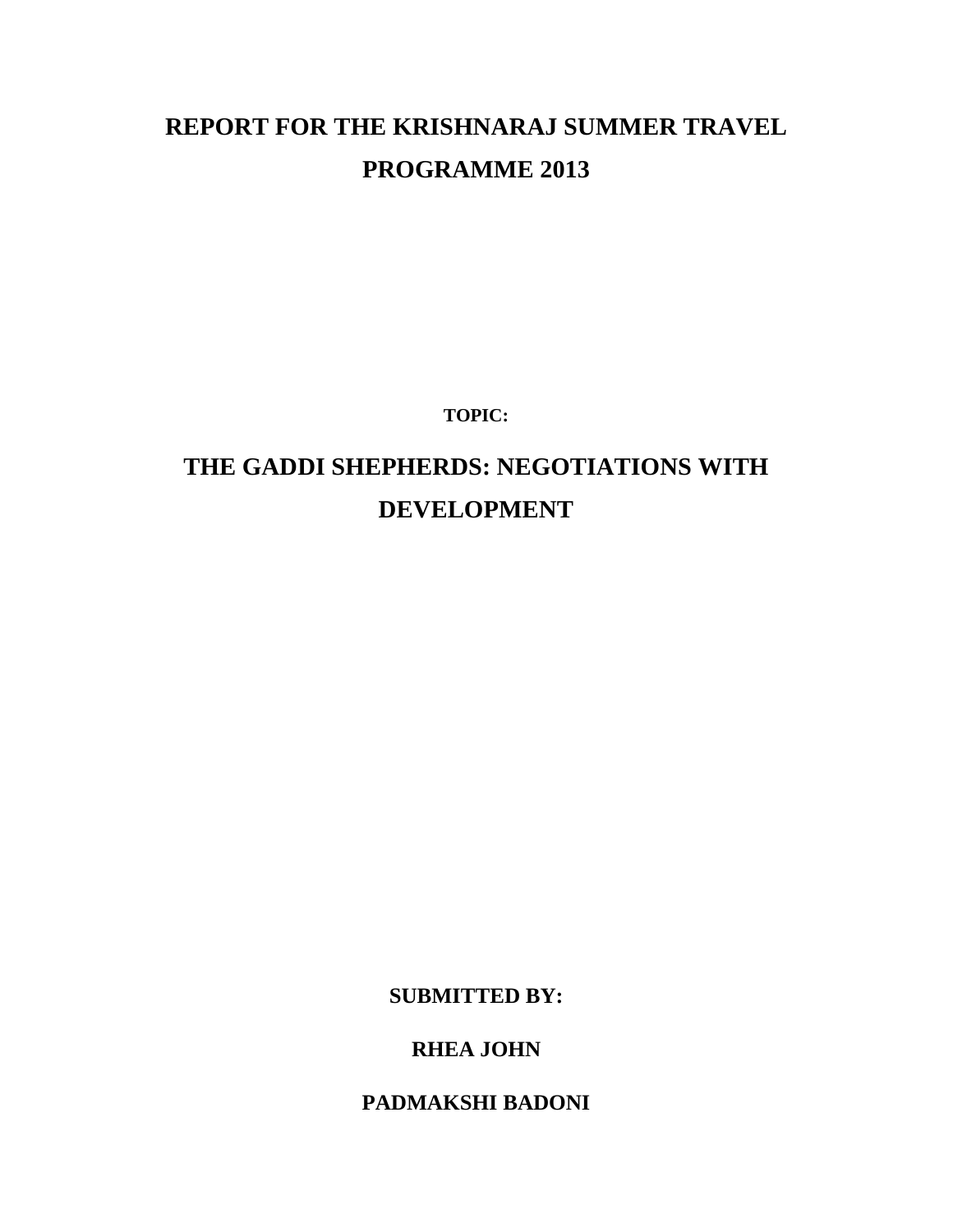# **TABLE OF CONTENTS**

## **1. INTRODUCTION**

# **2. RESEARCH METHODOLOGY**

# **3. SECTION 1: DE-ROMANTICIZING THE SHEPHERDS**

# **4. SECTION II: THE SHEPHERDS AND THE STATE**

# **5. SECTION III: ENVIRONMENT AND DEVELOPMENT**

# **6. CONCLUSION**

**7. BIBLIOGRAPHY**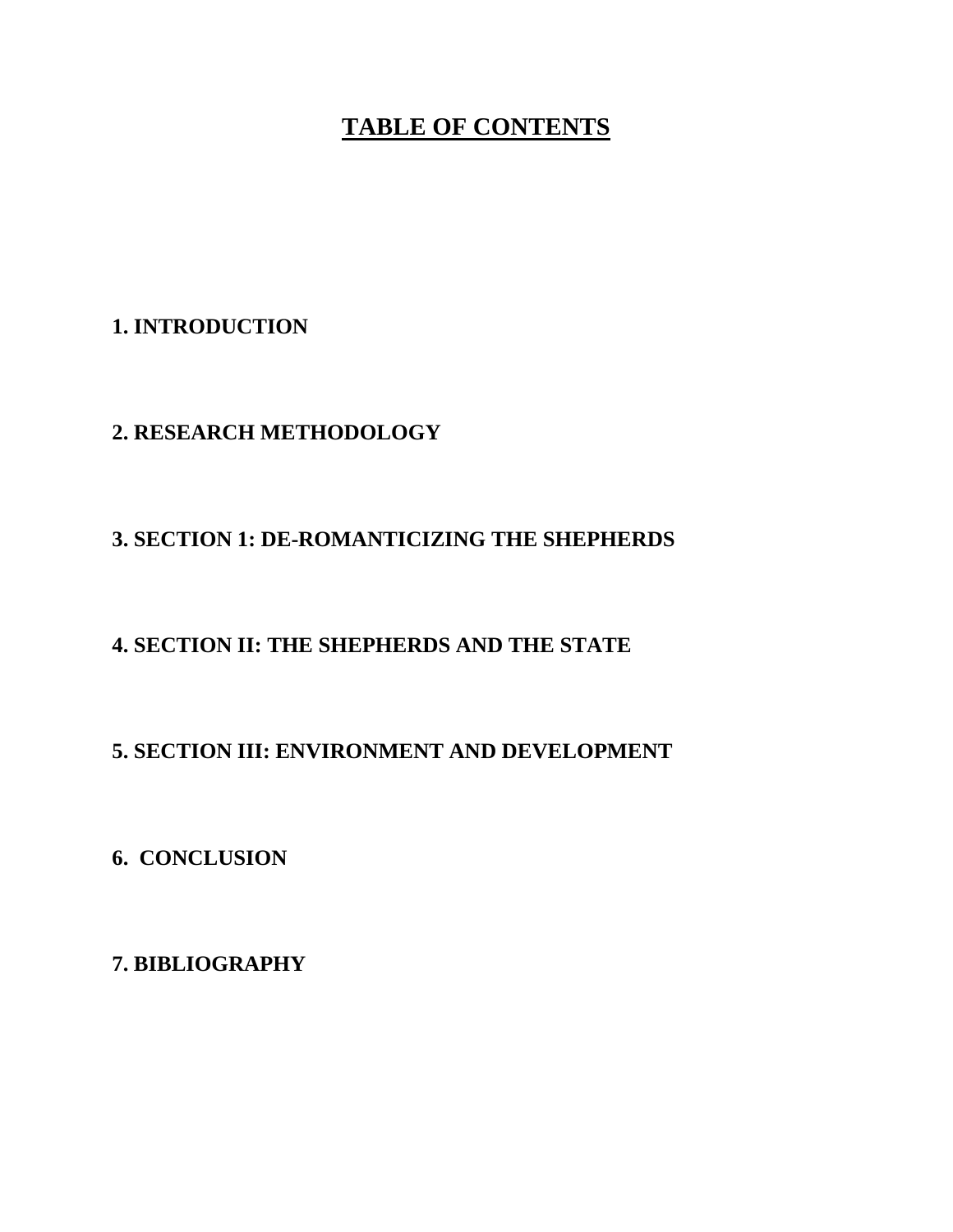#### **INTRODUCTION**

The Gaddi community of Himachal Pradesh has traditionally practiced transhumant pastoralism, travelling with their flocks between the upper reaches of Chamba and Lahaul valley in summer and areas of the Kangra, Bilaspur, Mandi and Kullu districts in the winter. Most of their settlements are spread across the Chamba and Kangra districts, parts of which were our area of study. The organization of this paper reflects the important concerns surrounding the continuance of the Gaddi way of life.

This paper seeks to understand how Gaddis negotiate with development activities taking place around them by recording its effects on their lives. Previous writing on the Gaddi shepherds have focused on the daily strategizing necessary to their livelihood (Axelby 2007), the risk-mitigation rationale underlying it (Chakravarty-Kaul 1998), its environmental sustainability (Sarkar 1998, Saberwal 1996), the shepherds' own experience of it (Noble 1985), or their vivid religious and cultural practices (Kaushal 2001). Our purpose instead is to show how the possessors of this rich transhumant culture mediate between the demands of its preservation and the possibilities and compulsions of 'modernity'.

The first section is concerned with the changing socio-economic factors affecting their practice of transhumant pastoralism. This takes into account changes in sedentary society, in natural conditions, and in their own perspective, that have a direct impact on shepherding. Anyone seeking to study their way of life would first have to understand the operation of their profession.

The shepherds in the Gaddi community travel with a sizeable number of sheep and goats throughout the year, which is their major source of livelihood. Their nomadic cycle is timed to complement the seasonal cultivation, the weather patterns, and the availability of good fodder. In the summer, they move up to graze their flocks in the alpine pastures of the Dhauladhar. As winter approaches, they move to the lower ranges of the Himalayas. Here, they provide for their flocks using a combination of *bans* or *jangal* (forest land) to which they have a claim of customary usage, and contractual agreements to use fallow land. The question it seeks to address is that of how the Gaddi shepherds continue to practice their profession, and the conditions that enable or disable them from doing so.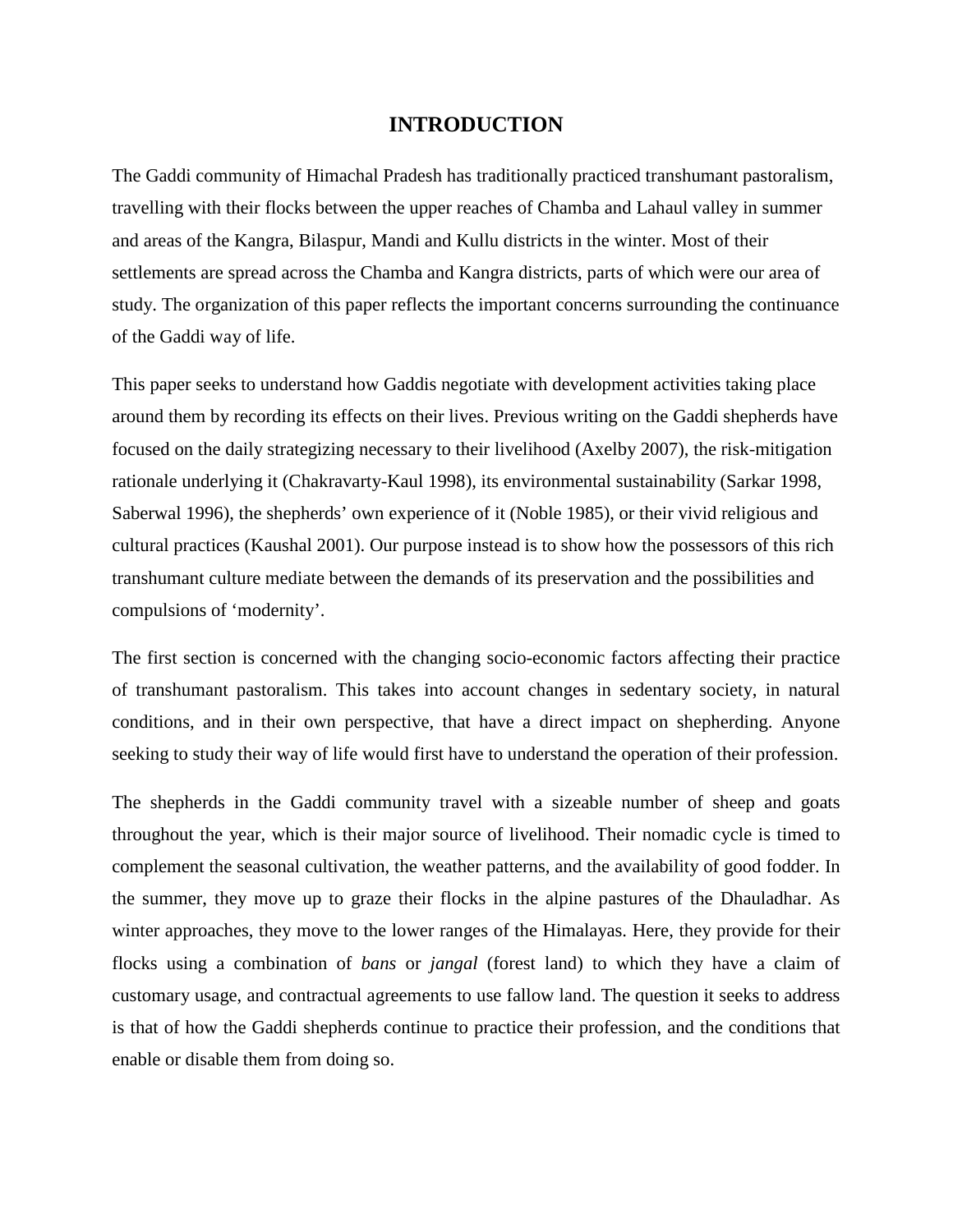The second section deals with their interactions with the state, in terms of policies and provisions already in place, as well as channels used by the Gaddis to communicate their needs to the government and obtain them. It has also accorded them the status of Scheduled Tribe. The state carries out developmental activities that inevitably affect the environment, to which shepherds are closely linked, and also provides new opportunities to local populations. It is through the State's activities, then, that the Gaddis are being drawn into the 'modern' world. When we consider the Gaddis' present way of life, it consists of a negotiation between these new possibilities and their traditional ways. Therefore it seems important to ask about the role of the State in the continuance of this traditional occupation, and its relevance for the shepherds themselves.

Both the Gaddis' practice of pastoralism as well as agriculture in Chamba district continues to be dependent on the vagaries of the environment. However, the areas which they inhabit are targeted by the larger society for the fulfillment of different objectives: infrastructural development, as in the building of large hydroelectric projects in the river valleys they call home, or practices of environmental conservation, which exclude those who have lived harmoniously with those environs since time immemorial. Therefore for Gaddis, both as shepherds and as occupants of these remote areas, the question of the environment is an immediate and important one. This is discussed in the third section of the paper.

The overarching question with which this paper is concerned is that of the recent changes in the Gaddi community as seen by the Gaddis themselves.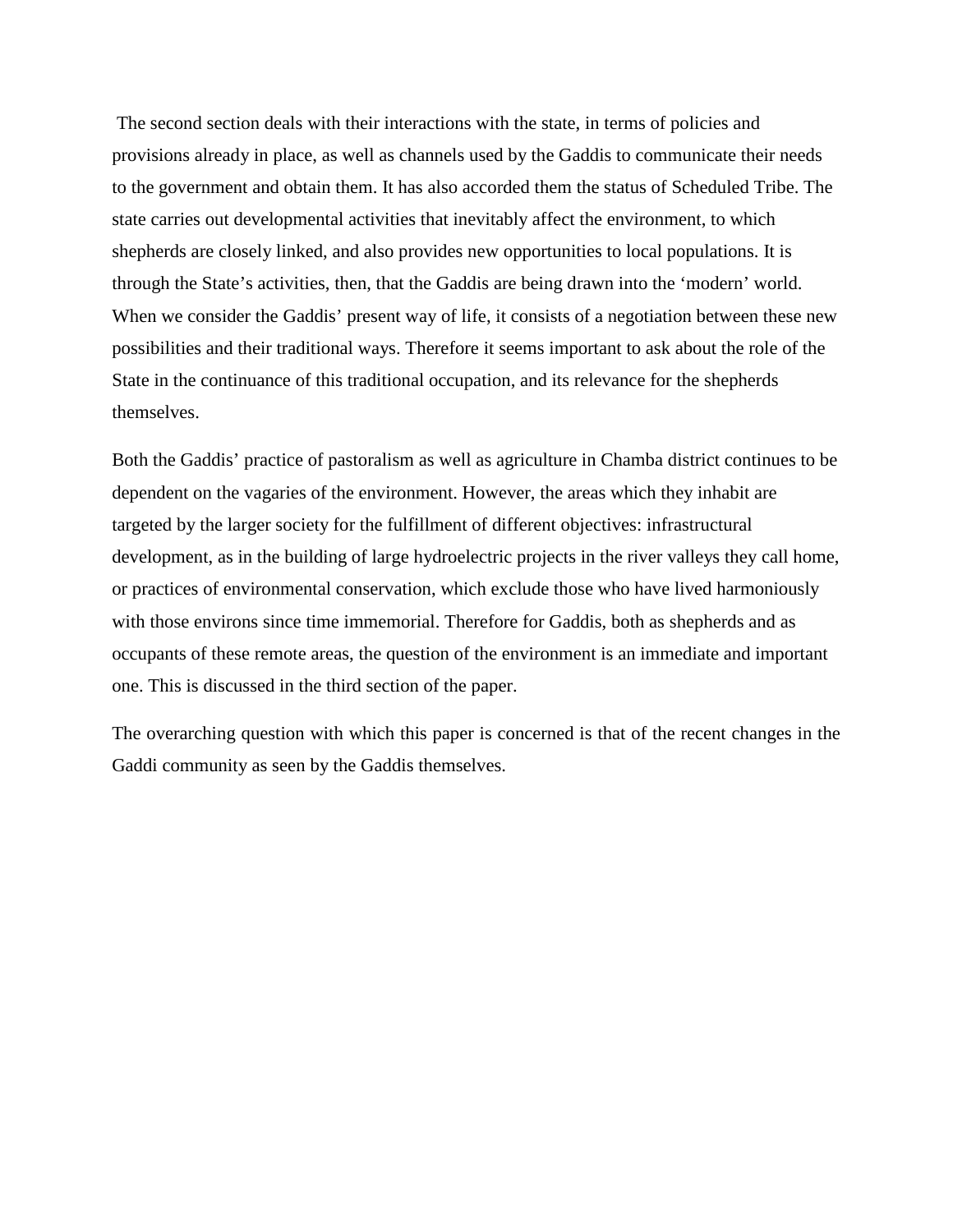#### **RESEARCH METHODOLOGY**

#### **Framework**

The goal of this research is to understand the Gaddis of Himachal Pradesh, especially the shepherds, and to know how they negotiate with the developments that are taking place in and around their community.

Applying qualitative research methods and incorporating basic quantitative analysis, the findings of this study are based on data collected in four panchayats in two districts of Himachal Pradesh over a period of 23 days. These are supported by secondary literature and analysis of government policies for the welfare of the shepherds in the state.

#### **Data collection methods**

The research instruments used to understand the background of the shepherds in the two districts of Kangra and Chamba in Himachal Pradesh are:

# **i. Review of literature and documents pertaining to the culture of the Gaddis and their lifestyle.**

Sources providing information on the traditions of the Gaddis and their occupation. Content analysis of various government policy papers, study reports, newspaper clippings and magazine articles on the subject has been undertaken to understand the diversity within the community and their relationship to the state which in turn helped identify the stakeholders for the study.

#### **ii. Ethnographic fieldwork**

Observation of the field site and interviews with the key stakeholders in the villages and government offices provided an insight into the different perspectives on each of the issues that we planned to look at in this study, thus enriching the findings from the field study.

#### **iii. In-depth semi-structured interviews**

Semi-structured interviews have a broad framework of themes which can be explored through interactive sessions with the participants. In the semi-structured interviews conducted, open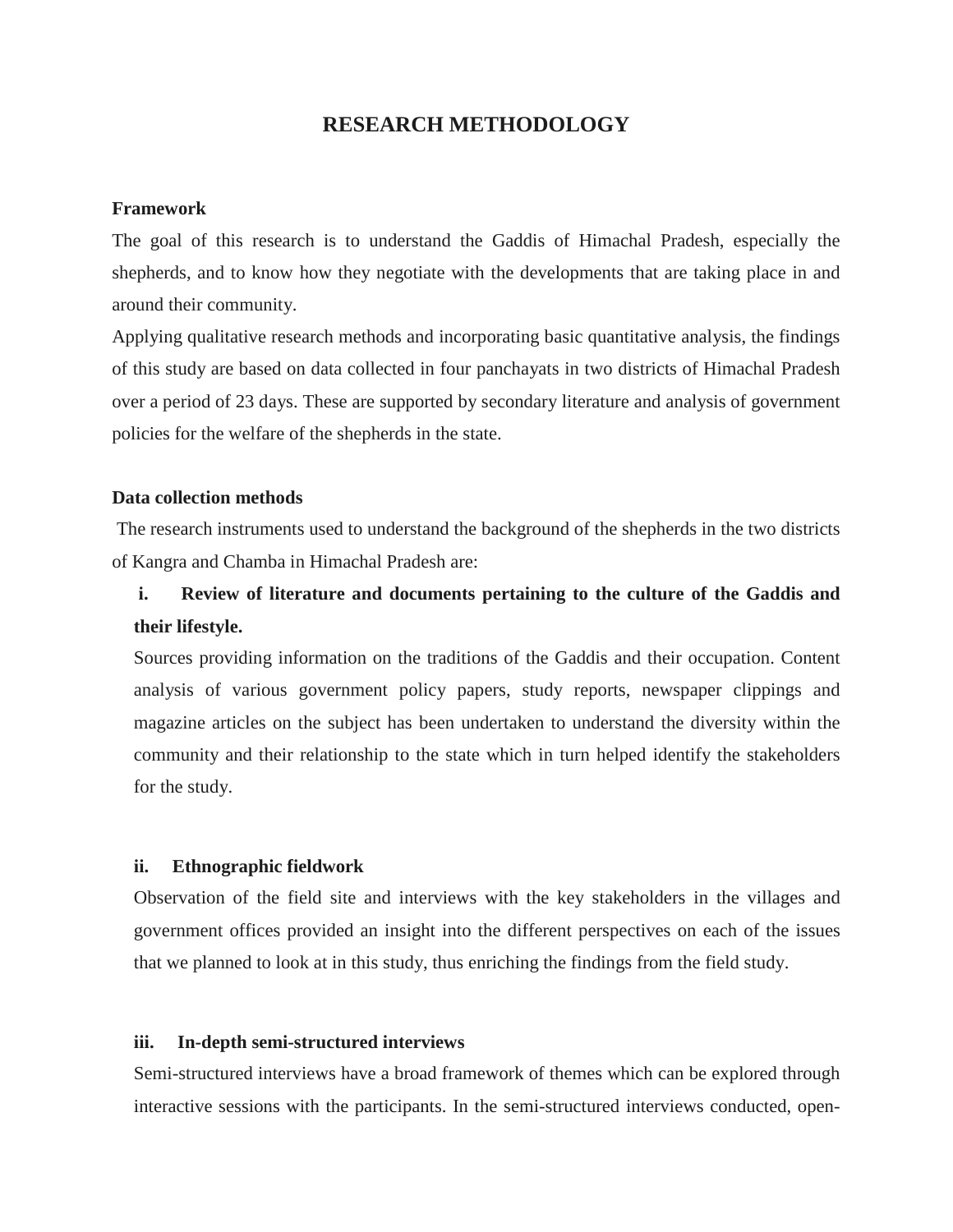ended questions were used to gain a holistic overview of the situation in the rural areas of Himachal Pradesh, while closed-ended questions were used to obtain specific pieces of information, giving a concrete research finding*.* Semi-structured interviews encouraged twoway communication, making the process of understanding and reciprocating with the community members easier.

#### **4.2 Research methods and sampling**

The districts selected for study were Chamba and Kangra districts of Himachal Pradesh. Within these districts, we visited Bharmour tehsil and Baijnath tehsil respectively. The criteria for selecting these blocks were as follows: i. they were rich in Gaddi population, especially shepherds, ii. they held a culturally important place in the lives of the shepherds and iii. were accessible.

Purposive sampling was conducted of (i) Government officials (6); and (ii) Shepherds and exshepherds (16). Snowball sampling method was used for (i) family members of shepherds (5); (ii) Primary and High school teachers (7); and (iii) Political leaders of semi-formal organisations (4). Snowball and convenience sampling was conducted with Gaddi non-shepherds (14) The total sample size was 52.

Purposive sampling was used to categorise participants for in-depth interviews because of the nature of the study and with an objective to understand the culture of the Gaddis and the impact of developmental activities on their livelihoods. Some of these key informants directed us to other shepherd families, thus enabling a snowball sampling technique. The social context of the interview and the relationships of the participants can be very critical in conducting fieldwork, but the respondents were friendly and willing to share information freely with us.

#### **Data analysis**

Once the data were collected from primary and secondary sources, the qualitative data were coded into different thematic categories according to the general responses received. Examples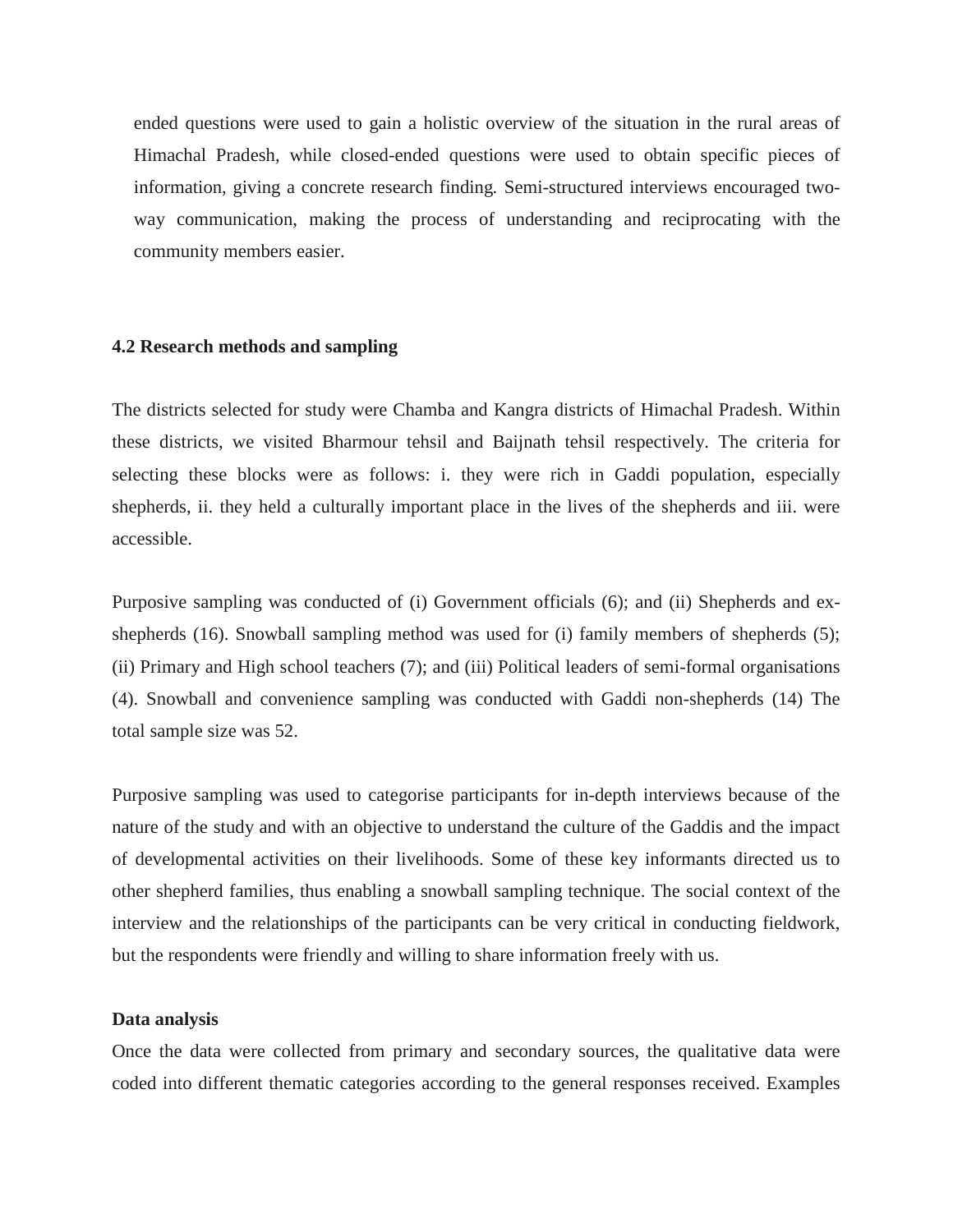of coding categories include: perceptions on permits, impact of thefts, and developmental projects. Findings from primary data collected during the fieldwork in Chamba and Kangra districts were corroborated with secondary data from the review of literature and documents pertaining to the Gaddis.

#### **Confidentiality and voluntary participation**

Participation in this study was voluntary and respondents were allowed to withdraw from the study at any point if they decided to no longer participate. Prior to commencing the interview, the objectives of the research were explained to potential participants. A consent form was presented to them in English, but was translated into their language and interviews began only after they agreed to take part in the study and had signed the form, or had agreed for us to sign on their behalf.

#### **4.3 Limitations**

The study was limited in the following ways:

· Some of the research participants had little knowledge of Hindi. This linguistic situation created communication barriers between the interviewer and the research participant.

Existing power dynamics between i. participants and researchers and ii. within participant groups (when families or bystanders intervened in questions directed at the initial respondent) may have led to the suppression of certain viewpoints. This, however, was avoided to a large extent by making participants feel comfortable and by asking neutral questions.

The small sample size of the stakeholders in the villages limited the use of quantitative analysis through research tools such as correlations and causal relationships. This is because even during the season when shepherds visit their homes, they stay very briefly and each at a different time. The study therefore left little scope for quantitative evaluation and largely relied on qualitative technique.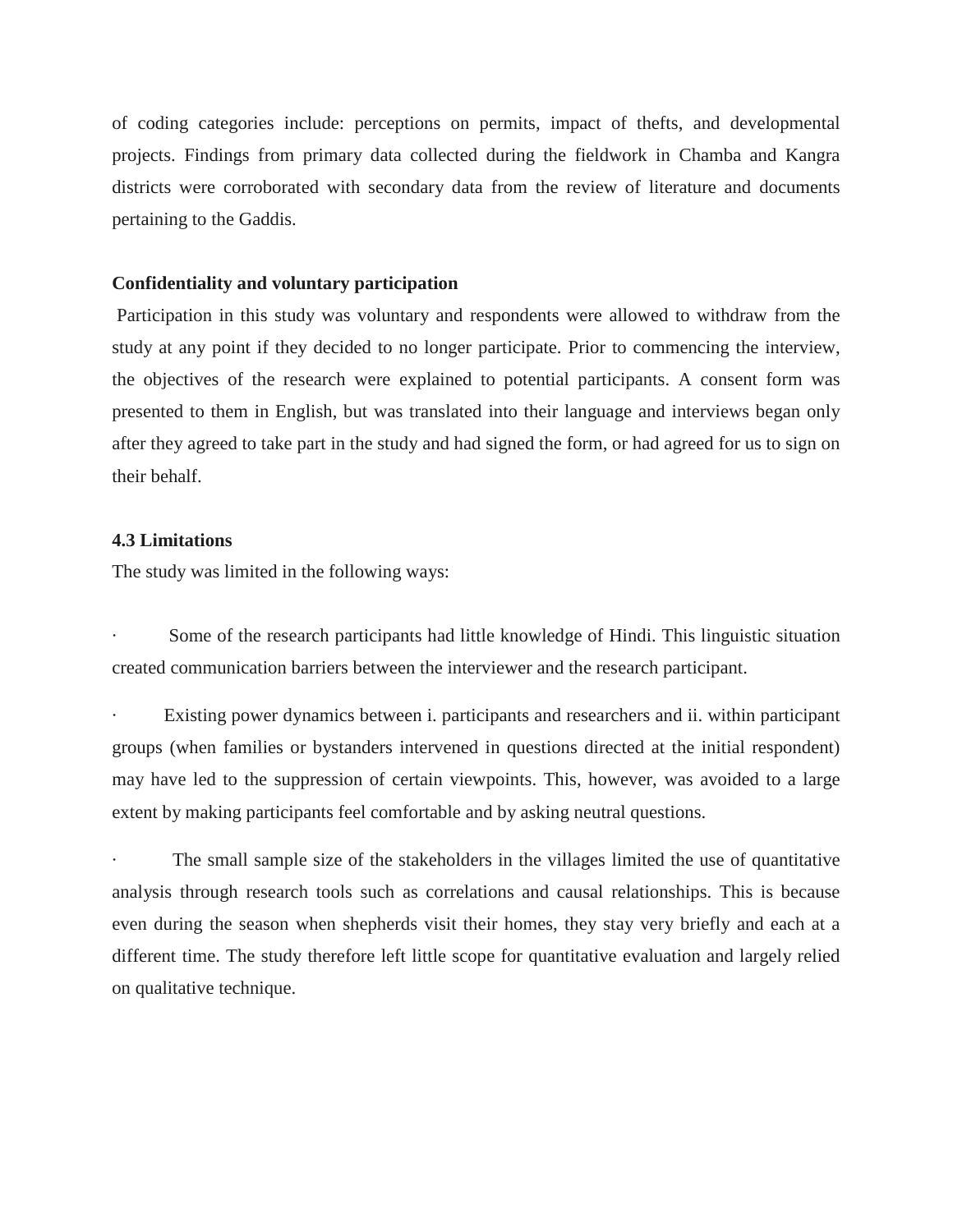#### **SECTION 1: DE-ROMANTICIZING THE SHEPHERDS**

The bus drops us off four kilometres from Holi, and we set off up an interminable stairway to Upper Deol, or Deol proper. Arriving panting and puffing, we are met by a loud and hungry cow standing in front of a large peach-coloured house from which two men regarding us with placid curiosity.

Nathuram and Gopal fetch us ice-cold stream water to drink, ask us to sit and then go back to sitting quietly. We discover that Nathuram himself owns flock and are beside ourselves with excitement—until his indifference pours a rather different sort of cold water on it. He sold off some of his flock recently—he doesn't remember how many—and the rest have been sent off to the pastures with acquaintances of his. When one of them comes home, he'll go up to take his turn. In the meantime, he has fields to sow, and a couple of orchards to see to as well.

For Nathuram—and every other shepherd we spoke to—herding sheep and goats is their work, not their way of life. For those who own land, there is also agriculture to be seen to, or perhaps horticulture if they own orchards. For those who do not, the lifestyle associated with the profession itself causes them to mentally distance themselves from it—there is little cause for romanticisation here.

Gaddi shepherds travel between the high pastures of Lahaul and Spiti in summer and the foothills of the Siwaliks in winter. Home, for most, lies somewhere in between, to be visited briefly twice a year, during the migrations. Except for those brief spells, shepherds must spend all their time outdoors, exposed to whatever weather prevails. They cook chapattis on fires built from the wood they can find, Denga Singh, a resident of Holi, tells us. If the wood is wet and fails to ignite, they go to sleep hungry, waking by turns in the night to keep watch.

Two or three shepherds typically look after a flock of three to five hundred sheep. It is only recently, some shepherds say, that the trend of hiring shepherds ('puhals', or 'naukars') from among the unemployed young men in the village has begun. And even this is only practiced when the shepherd-owner himself is ageing with no family member to succeed him in the profession, or where his flock, and the income from it, is large enough to support such a luxury.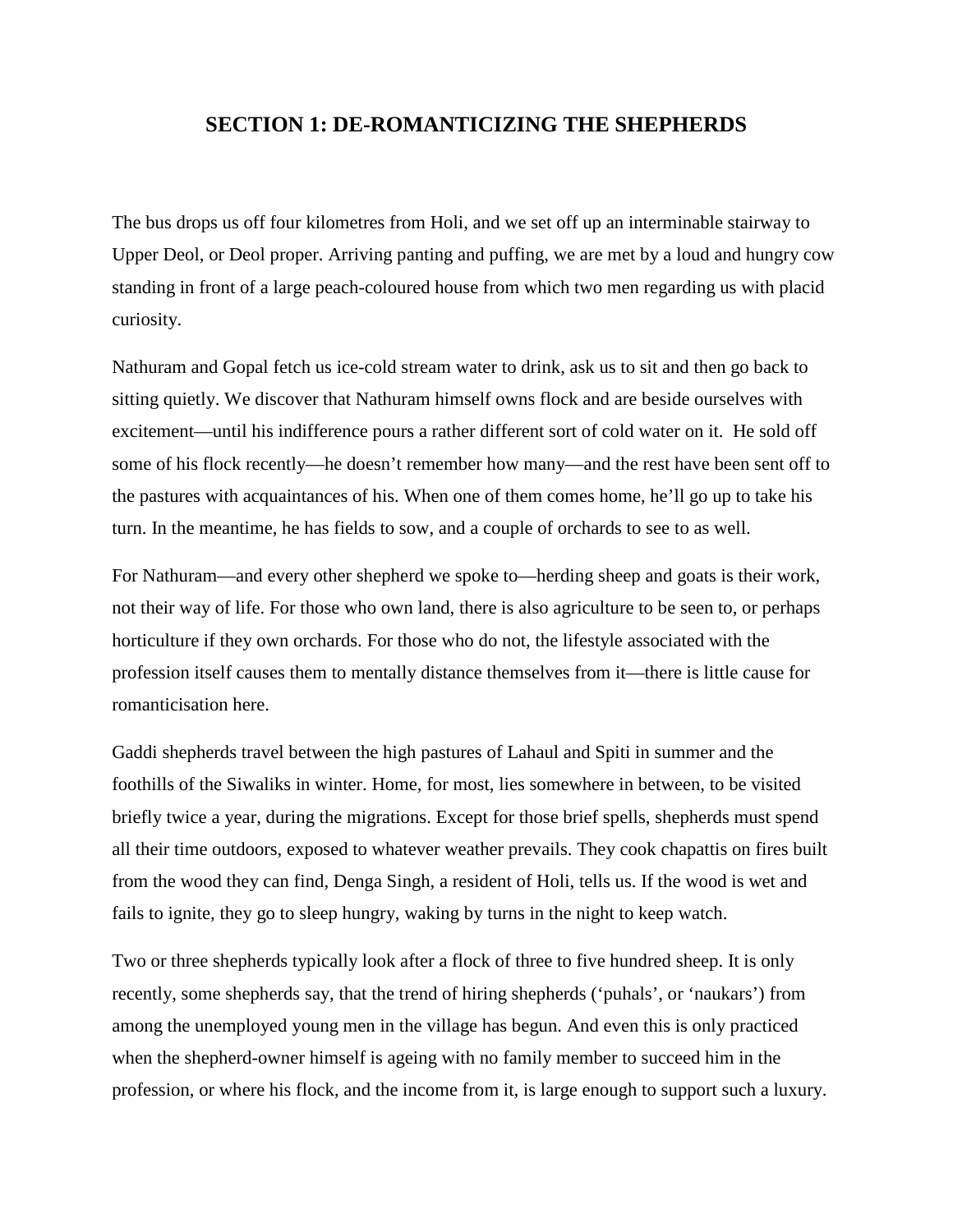In most cases, the educated youth express strong preferences against following this profession. Rajesh, an undergraduate at Baijnath said it would be better to be a 'mazdoor' than a shepherd. At least you come home and sleep at night if you're a mazdoor, he said.

The task of a shepherd is not merely to accompany the flock, but to ensure sufficient fodder daily. This requires, in the summer, making the all-important decision of when to cross the high pass (Kugti, Chhobia or Kalicho) so as to cross in safety and yet soon enough not to deplete the scrub below. With change in climatic patterns, this decision has become harder to make each year. For instane, in July 2005, unseasonal snowfall caused Gaddi shepherds travelling in Lahaul valley and crossing the Bara Lacha pass to be trapped under snow for over four days, leading to the death of hundreds of heads of flock. (The Tribune, July 10, 2005) During the summer months, shepherds also have to handle frequent threats from brown bears and leopards, and from diseases contracted in the plains or the crossing through high passes. Even storms are a source of danger, as sheep are known to take fright at seeing lightning and rush headlong into ravines and rivers out of panic. One shepherd we were told of had lost a flock of five hundred in this way.

In monsoon and winter, the task of finding forage is already made difficult by the fact that 'gots', or monsoon grazing grounds, and 'jangal', common land covered with scrub forest, are small areas and shrinking. The Forest department fences off tracts of land for tree plantations, without compensating shepherds for the loss of their traditional usufruct rights to pasture. Those with long-standing arrangements with farmers to pen flocks on fields in exchange for the manure the flocks provide now find themselves at a disadvantage because of the change in cropping pattern of the farmers and the introduction of chemical fertilisers, and increasing competition among shepherds. Village common lands too are shrinking and villagers are increasingly reluctant to allow 'outsiders' to graze animals there. Those shepherds with some landholding in Kangra and other lower districts have an advantage in this regard, but it is undone by the degradation in quality of fodder available. While the authorities acknowledge the problem, for instance, of massive spread of weeds that endanger the health of shepherds, such as *Lantana camera* and 'kali basuti' **(***Chromolaena odorata*) they are unable to do much to help. The Forest Department has, however, initiated projects for Lantana eradication [The Tribune, April 23, 2013; April 29, 2013]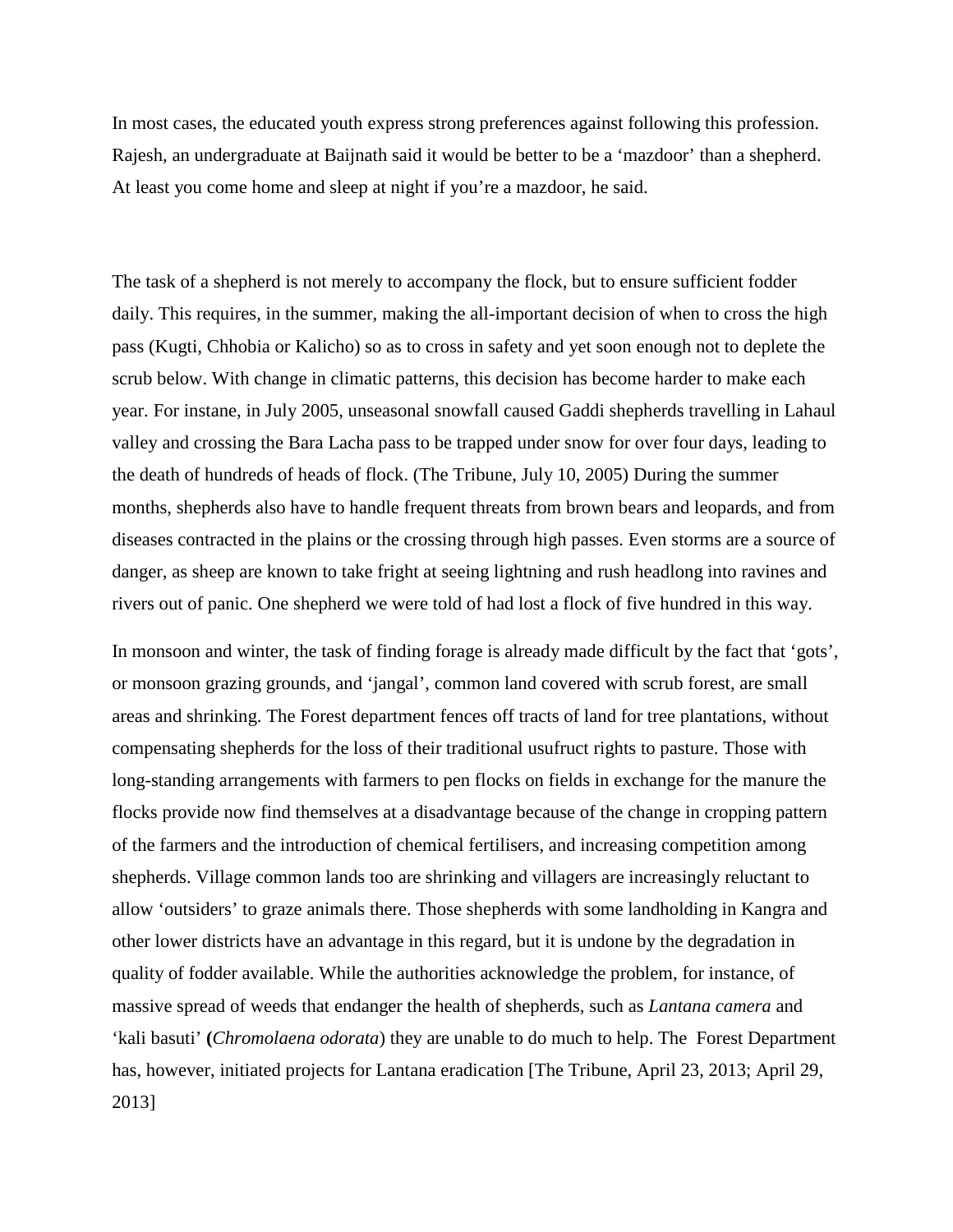Each year, shepherds earn most of their income by selling a part of their flock for meat. Meat prices have been rapidly increasing in recent years, and now an adult sheep or goat is worth between 5000 and 8000 rupees. A small-sized flock of 150 animals is therefore potentially worth between 7.5 and 12 lakhs. It is this consideration that has brought the shepherds the appellation of 'dhanwaley' (those with wealth).

The other source of income is from wool. One sheep can be expected to produce an average of one kg of wool in a year. However, wool prices are low-Rs. 35-38 for the summer shearing and Rs.25-28 kg for the winter shearing in 2012 (Source: H.P. Wool Fed website, accessed August 30, 2013). Moreover, as the ex-Wool Federation chairman said, the quality of wool produced by the Gaddis' flocks is only short- to medium-staple, and not as such suitable for use in the wool industry. It is mostly used to make crude woolen things like carpets, as is the case with most sheep wool in India. Gaddis know this is so but say that their breed of sheep is the only one capable of withstanding the rigours of the migration. As the case may be, wool has ceased to be an important source of income, and many Gaddis use their wool to weave at home, rather than attempting to sell it at all.

The high and rising value of meat in the market has, however, had one unforeseen consequence: a recent spate of livestock theft during the winter months. Nathuram relayed to us one popular description of the incident: 'The flocks are penned by the roadside in the night, with the men taking turns to keep watch. Suddenly the shepherds find that 8-10 men have them at gunpoint, and are choosing the best 20 or 30 out of the flock and loading them onto a truck. They feel unaccountably sleepy, the goats are quiet, and even the dogs, usually so alert, are asleep—some people say they spray something into the air. Then the men get back into the truck and drive away. The shepherds can do nothing; their only weapons are sticks, and if you struggle they will just shoot you and take the whole flock and go.'

While some parts of this story are suspect, there was corroboration in Chamba and Kangra of the one case where the shepherds were murdered. While the lower level Forest department officials (Forest Guard, Holi and Block Officer, Bharmour) that we spoke to were aware of the problem and reassured us of forthcoming government help—in the form of more stringent permit rules,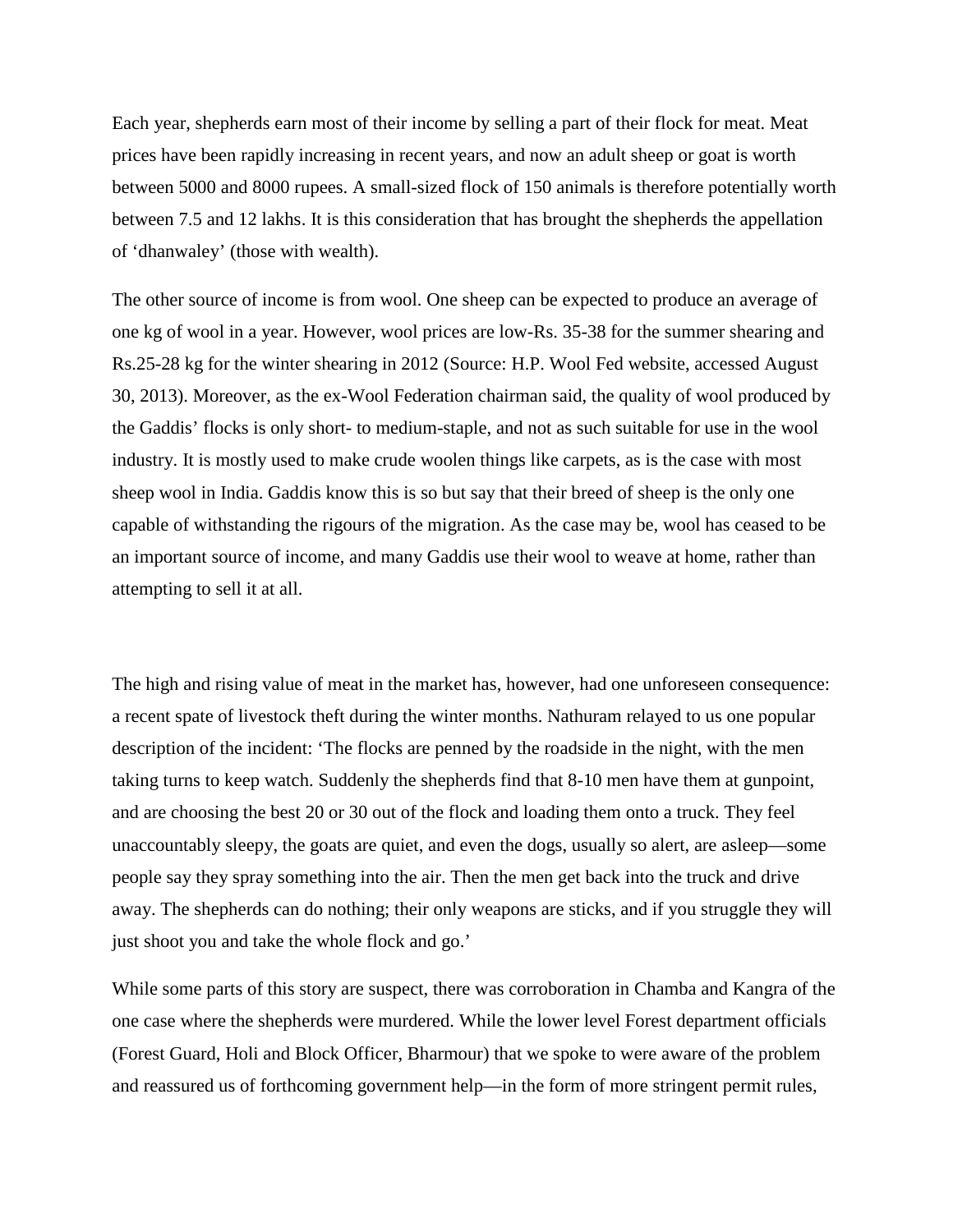gun licenses, and police protection. At higher levels of the administration, though, the reaction was much more dilute: the DSP at Palampur said he was not aware of it being a widespread problem, and the DFO, Chamba, said that shepherds exaggerate their losses to get claims from the government. An influential member of the Tribal Advisory Committee and ex-Pradhan of Holi panchayat said that it was believed that the police were probably hand-in-glove with the criminals. The conviction of complicity was strengthened for many by the lack of police action in apprehending those responsible.

The actual number of these incidents is unknown because the shepherds do not file reports with the police, citing the need to move on in search of more fodder, the desire to put as much distance as possible between themselves and the site of the crime, and the difficulty of access to police stations.

However, more significant than the number of incidents is the effect of popular perception: many shepherds and their families we met had either already sold off their flock or were planning to do so. "Jaan ka khatra" (threat to life) was the most immediate and convincing argument among the plethora of risks they face from day to day. This, in addition to the expansion of education and employment opportunities for young men, were the inevitable response we received from Gaddis when asked about the profession by which their community continues to be defined.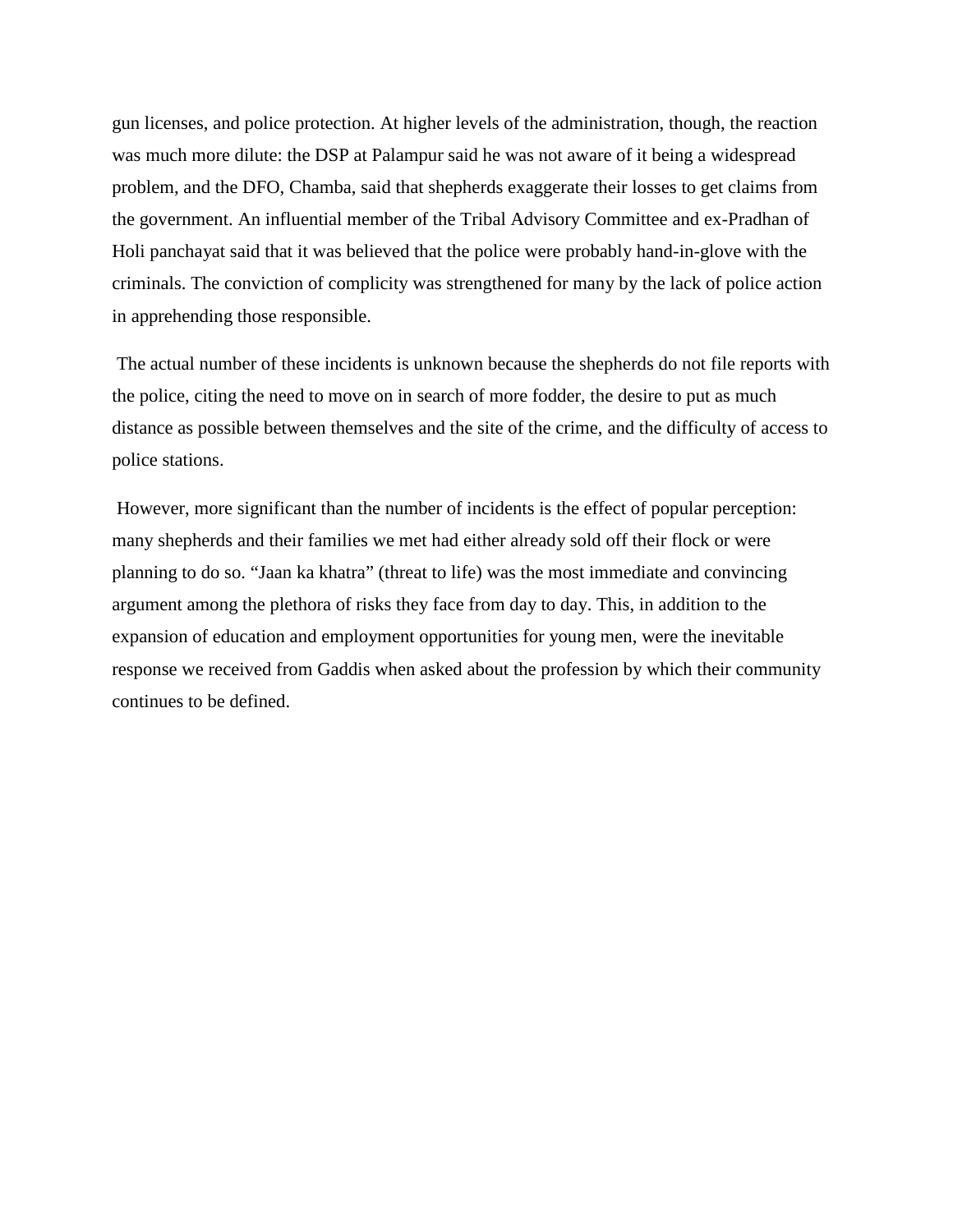#### **SECTION 2: THE SHEPHERD AND THE STATE**

Kamlesh, a shepherd from Kanarthu village in Kangra district, sat side by side with his brother, who was serving in the army, talking to us about how he goes about his life and work. Proud owner of a flock of 300, he told us that none of his sheep and goats was insured. One of the reasons he cited for this was that it was extremely inconvenient for him as one needed to show a photo of the dead animal with the insurance tag on its ear in order to claim the insurance. He did not own a camera, like most shepherds, and thus could only rely on a mobile phone to click a picture. On being asked why he could not provide a photo, he replied, "ab phone koi bakri pe laga ke thode hi charge karenge!"(We can't charge the phone through a goat now, can we?).

This statement brings home the fact that policies made by the state or state-run organizations for the welfare of the shepherds need to be reasonable and practical. There are many provisions made by the state that are aimed at benefiting the Gaddi community, and some in particular for the shepherds, reflecting the state's desire to protect and preserve their traditional occupation.

What needs to be kept in mind is that the state and the community are not placed in opposition to each other. Different sections of the local populace relate differently to the state. They are also internally differentiated and do not exist as homogenous blocks, as noted by Vasan and Kumar (1997). Therefore any attempts to lay out an all-encompassing policy by the State will not gain much credence on the field.

#### I.

The initial rights of grazing were given to the shepherds in as early as the 1870s by a British official, J.B. Lyall, who sought to divide pasture land to suit everybody's needs. These rights to pasture land were concretized by issuing permits to the shepherds. These hereditary permits assigned to them specific "dhars" (pastures), where they had rights to graze their flock. Shepherds today lay claim to a dhar in accordance with these traditional rights. This then implies that no new people can receive rights to grazing land. This, according to some respondents, by limiting the number of permits favours the traditionally well-off and helps maintain the statusquo. This creates a kind of hierarchy in society, where those without permits have to depend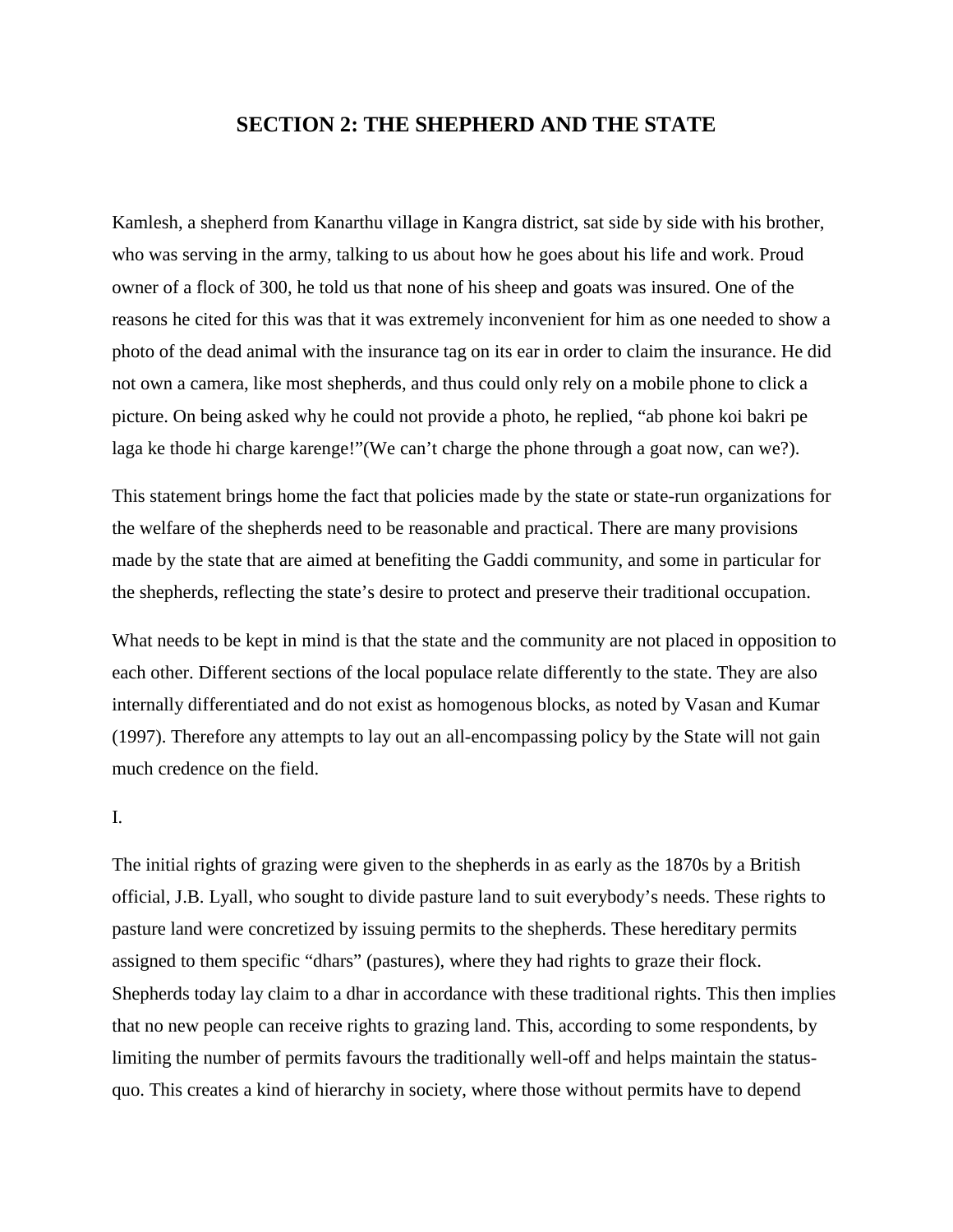upon the permit holders in order to take their flock to graze. This makes them indebted to the rights holders and lowers their socio-economic status.

"…grazing rights at many places in Himachal Pradesh were in proportion to the agricultural land owned. This contact with state was thus both a harbinger of internal social differentiation as well as providing a new legal bases to extant inequalities."(Vasan and Kumar 1997:3295)

It was brought to our notice during the research that many shepherds who have now left this occupation are still renewing their permits in order to maintain their rights to the land, even though these are not ownership rights. The shepherds can get away with this as there is no check on the actual number of flock a shepherd has, even though the stated policy is of taking a headcount while renewing permits. In its place, the policy that is actually followed is of giving the grazing permit on the same number of sheep and goats as there were when the permit was initially made. This then leads to a faulty count of sheep and goats in an area. This can also result in the payment of a heavy fine by the shepherd, in case he is caught with more flock than permitted. But such occurrences are rare as there is no indication of anyone to count their flock up in the mountains.

It was also noticed that the permit can be allowed to lapse for a few years at a time, and that shepherds are always freely adding to their flock, without much heed to the numbers on their permits. So the actual impact of the numbers of flock on the higher pastures is largely unknown.

These permits, apart from the number of the flock, are also supposed to have the photograph of the shepherd who will be traveling with them. This changed subsequently and now there is a provision for having the permits without any photograph. There is also ambiguity regarding the time in which a permit can be renewed. There is a new policy, as told to us by the officials in the forest department, under which they are supposed to issue permits for a span of 3 years, as against the one year span which is currently prevalent. The order has apparently come from the government, but this policy has not yet been implemented on the field. Even at present the shepherds do not get their permits renewed every year, but do it according to their convenience.

"The three year permits were supposed to be implemented from 2012, in which there would be no need of a photo id, but they are still under process. There is no facility for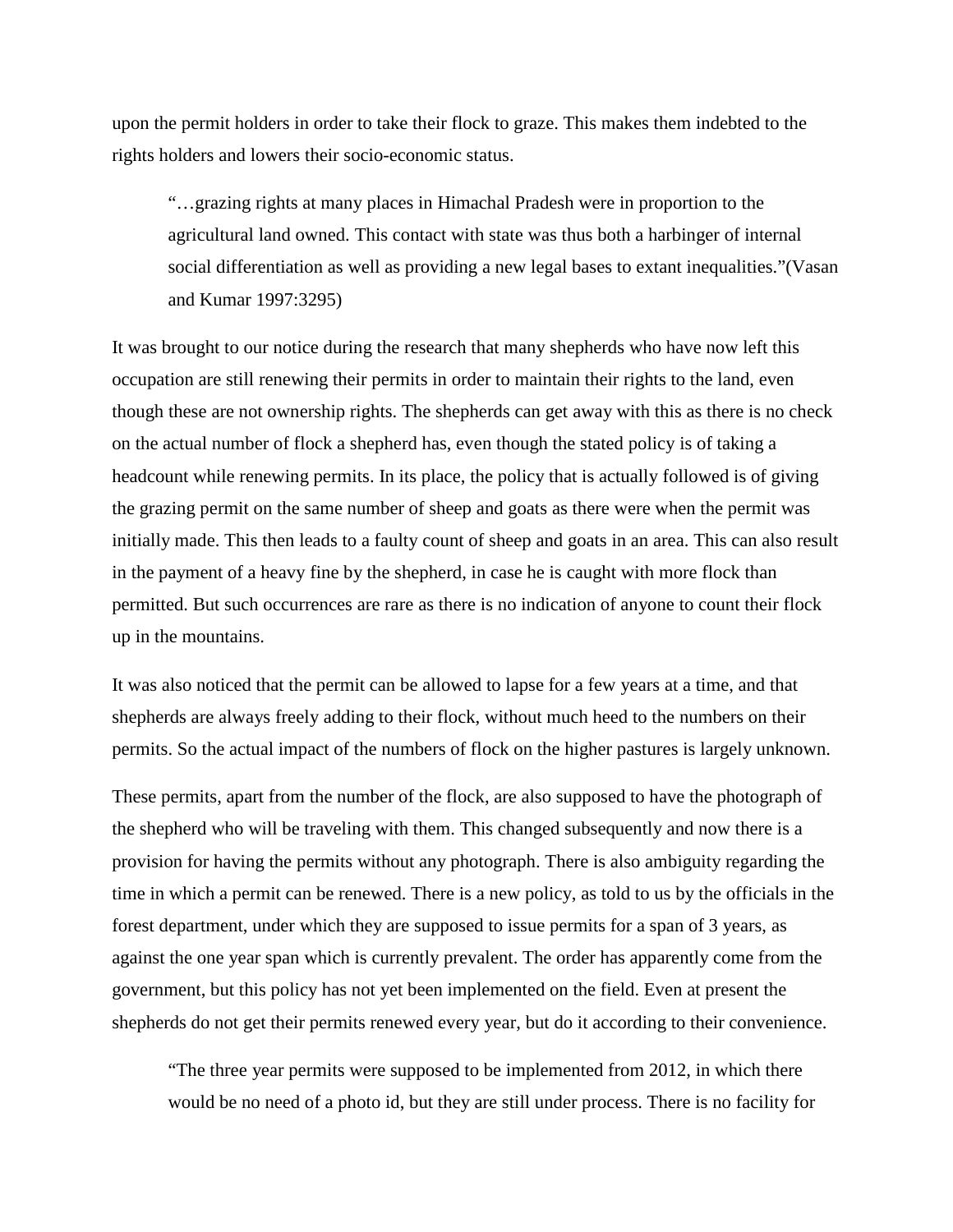new permits. Moreover, even if they do not renew their permit in a particular year, they still have to pay for it in the next. If the number of goat and sheep increase, we take damage." -Block Officer, Bharmour

This ambiguity in policies and structure leads to a loose system in which it is difficult to keep an actual account of the happenings on the field. This is also one of the reasons that most of the shepherds do not benefit from the policies that are framed for their support. As told to us by our respondents, only the rich and the corrupt benefit from these policies as they get to know of them through their connections in government institutions.

#### II

Many institutions of the state are engaged in continuous policy making to benefit the shepherds. The Himachal Pradesh Wool Federation is one such institution, which helps shepherds by providing them with facilities of sheep shearing and also procures their wool in case they cannot sell it in the market. The Wool Federation provides a minimum procurement price to the shepherds, which is supposedly in accordance with the market. However, this measure is not of much value to shepherds now, because wool prices have dropped considerably in the last decade. According to the records of the WF, the procurement prices for wool in the year 1999-2000 were Rs. 25–45, Rs. 43 and Rs. 58 for winter cut, summer cut and autumn cut respectively. These then dropped by 20% in the year 2001-02. The prices in 2012 were Rs. 25–28, Rs. 35–38 and Rs. 45– 60 for WC, SC and AC respectively (Source: H.P. Wool Fed website, accessed August 30, 2013). Although this seems like the wool prices have remained somewhat stable, if one takes into account the changing economic scenario over this period one can see that the shepherds do not stand to gain much from such prices. Thus selling of wool, which was one of the prime sources of income, has now become non-remunerative.

Furthermore, in order to improve the quality of the wool procured from the native sheep variety, the government decided to give the shepherds a "bhedu" (ram) of the Australian Merino variety. This is supposed to be the best wool-producing variety in the world. This measure has its own disadvantages—the shepherds allege that this sheep is too heavy and thus not fit enough to walk on the mountains. The size of its hoofs is also bigger than that of native sheep, causing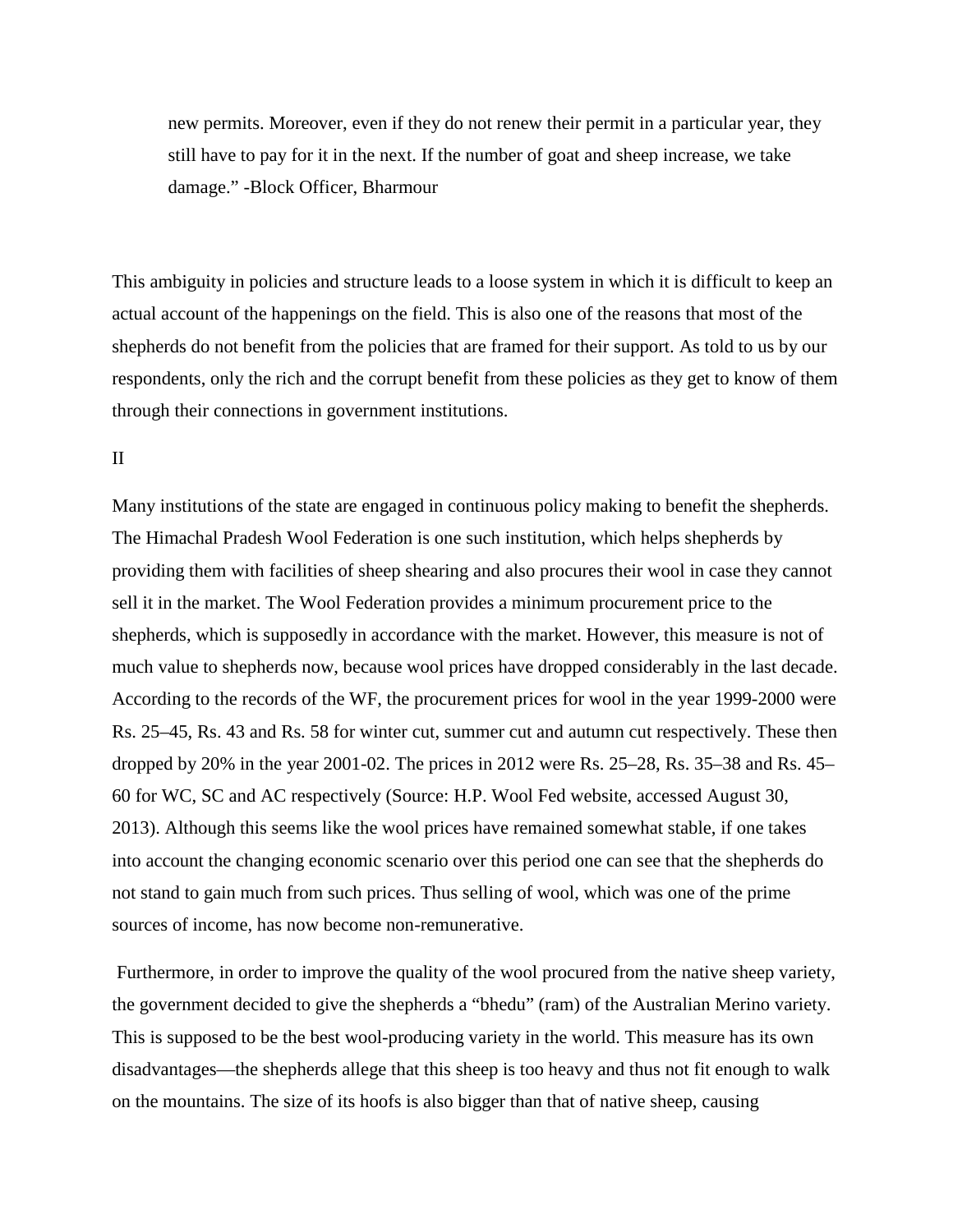degradation of pasture land that it treads on. Thus the introduction of this variety of sheep does not seem to be a good option.

Apart from this, the government has introduced a scheme that seems to have captured the shepherds' attention. This is the Bhed Palak Samriddhi Yojana (BPSY), which was introduced in 2010 to facilitate the shepherds to keep more sheep. Under this scheme, shepherds can procure 40 sheep with a loan of Rs. 1 lakh, which is given on a minimal interest rate. All these sheep are even insured by the government, which is very rare otherwise. This, according to the government would encourage shepherds to keep flock and keep their traditional occupation alive. Almost all the shepherds seem to know about this scheme, but only very few had actually utilized it. The ones who did use it were shepherds who were well-off and owned a large flock. They themselves also acknowledged that this scheme was only being used by the rich for their benefit and was not reaching those who actually needed it. According to certain shepherds, this yojana was aimed at making the people debtors of the government.

Kamlesh: "BPSY is working only for the rich. If we took this and something was to happen to our sheep, then it's twice the problem- we have to pay the loan and there are no sheep also."

This leads us to see that the government does make schemes for the shepherds but they do not focus on its implementation. The conditions on the field need to be taken into account and it needs to be seen that these schemes reach the right people.

#### III

Another major institution that is in direct contact with the lives of shepherds is the Veterinary Department. This provides the shepherds with major services such as the vaccination of their flock, medical attention to the flock in case of illness and giving claims when the sheep and goats die due to illness. The vaccination of the flocks is one of the major services offered by the department and it is provided free of cost. When vaccinations were initially provided, the shepherds did not get it done. Thus, camps were set up near passes the shepherds would necessarily cross and "tikas" (vaccination) were administered there. Now the shepherds get it done almost regularly.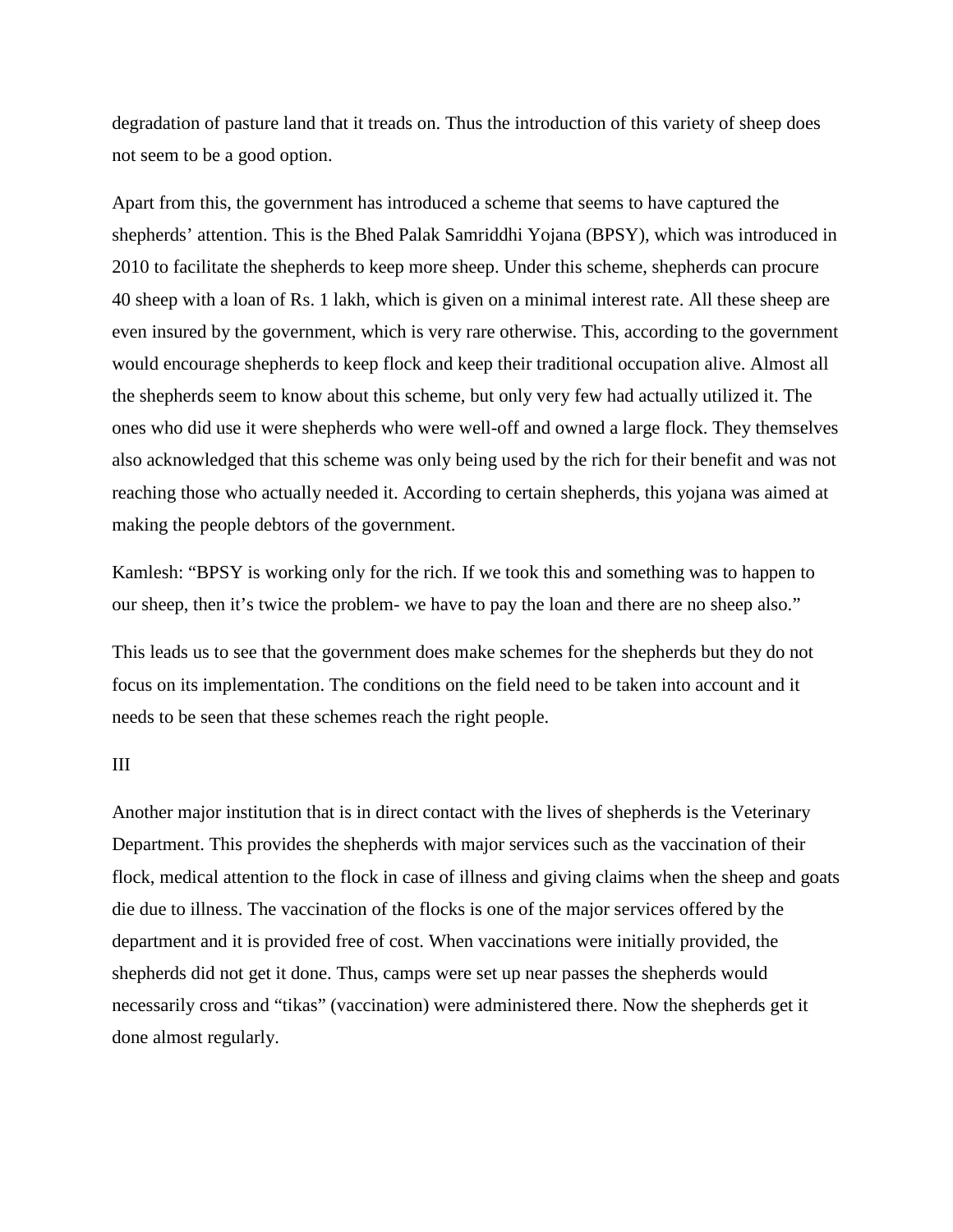An important function of this department is to also provide medical help to the shepherds in case some of the sheep or goats fall ill. In certain cases the diseases acquired by the animals are contagious and can spread to others in the flock very fast. In such a situation, this can lead to many fatalities if medical help does not arrive on time. On being informed by the shepherds, the medical team comes to where the flocks are penned and administers the necessary treatment. This has proved to be a big support for the shepherds.

Then there is the question of insurance. As told to us by officials in the veterinary department, most of the shepherds do not get their sheep insured. Only those sheep are insured which are purchased under BPSY as the scheme provides for it. The claims given are also only 75% of the actual value according to the respondents.

IV

Central to the lives of the shepherds is the Forest Department. This department is responsible for the various policies that are made with regard to grazing, forest rights and enclosures, which are intimately linked to the way shepherds organize themselves. There are various administrative functions that the forest department performs with regard to the shepherds like the issuing of permits, designating grazing areas, collecting fines, allotting enclosures and environmental assessment, protection and reclamation of forests and pastures, and providing claims in case of animal attacks.

This department keeps a record of the number of shepherds in various ranges. Most of the grassroots work is done by the field functionaries- the Forest Ranger, Deputy Forest Ranger, Block officer and the Forest Guard. Most high-level functionaries like the Conservator of forests and the Divisional Forest Officers do not interact with the local people on a regular basis. Public policies meant for local communities are, therefore, more often negotiated in the field than the office. It is mainly the forest guard who is responsible for overseeing how things function on the ground. These forest guards are entrenched in the rural society and their identity is shaped by their professional position as well as their role as locals. They acquire a significant amount of power and authority in the local structure. But there are hardly any facilities provided to these guards and the beat they have to cover is very large. But this is still a very sought after profession among the villagers as it is also a permanent job. Most of the forest guards, as noted by Vasan,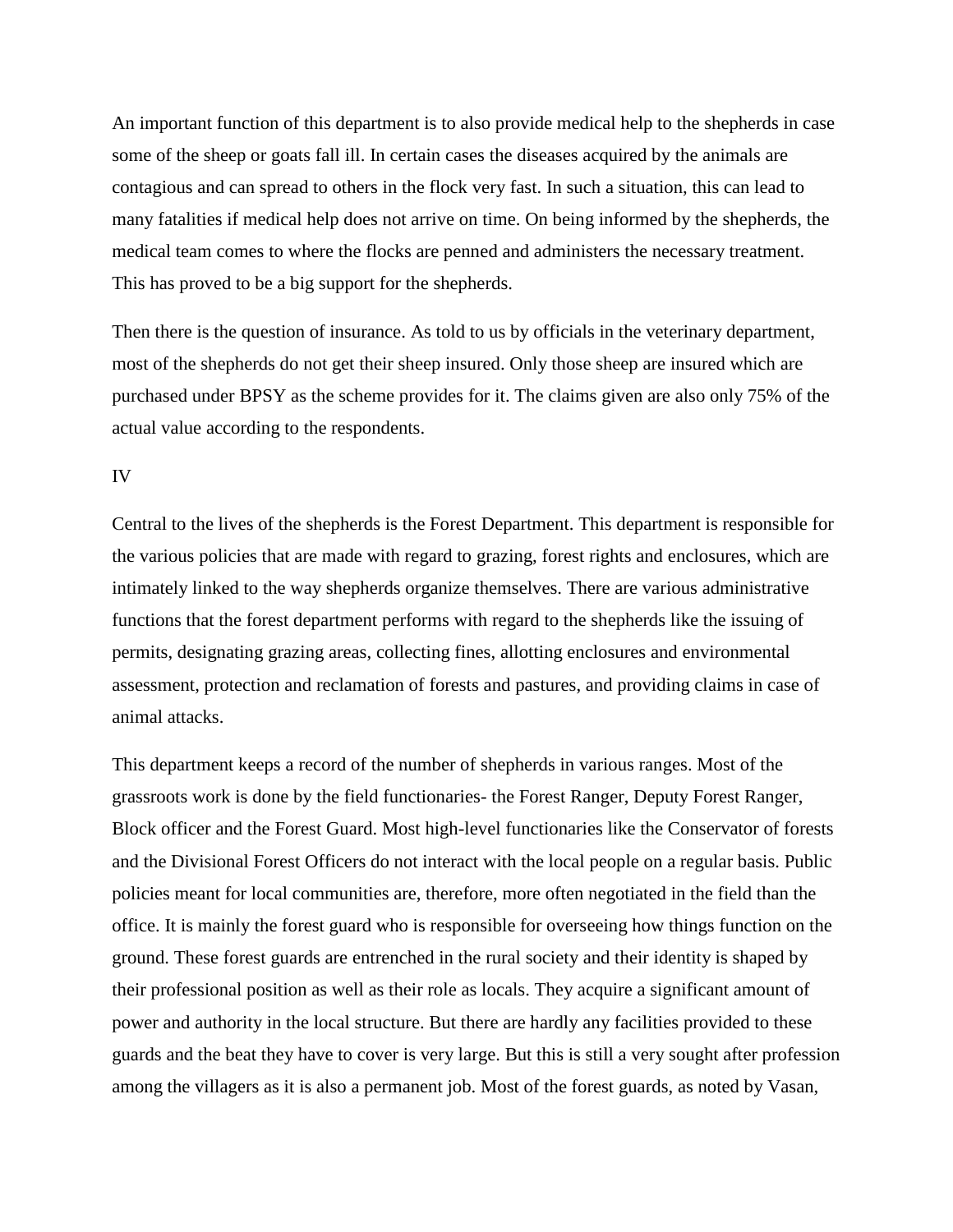also do not receive any training when they are recruited (Vasan 2002). Since policy implementation is crucial at the ground level, and these forest guards are not efficiently trained, policies are not aptly implemented and there is always the risk of benefits being lost to the people.

One of the other tasks of the forest department is to provide claims in case of attacks by animals such as the black bear, the brown bear and the leopard. The brown bear is mainly found in the Bara Banghal area and is known to kill almost 15-20 animals at once. The others kill about one or two. The claim given for such incidents is not much and also difficult to procure as the body of the animal is usually not found. The bear can on occasion also attack humans. As told to us by Gobind Lal ji of village Sutkar:

"many years ago I had taken my flock up in the mountains to graze. Suddenly I heard a loud noise. By the time I could figure out what it was, a big black bear came charging towards me and smashed my face with his huge arm. I fell unconscious. When I gained some sense, I could feel blood gushing out of my face and I felt that my jaw had been ripped apart. I was rushed by my fellow shepherds to the nearest hospital which was in Baijnath. There they could not do anything about my condition and I was then taken to Palampur where the doctors expressed a similar helplessness. They then took me to Dharamshala where I stayed for three days trying to gain some strength. After much effort, I was shifted to Shimla where I spent another 11 days undergoing treatment. But unfortunately, none of these places could treat me completely. Finally I had to go to Chandigarh to get my complete treatment done and had to stay there for three months. I still cannot eat properly because half of my jaw is missing. The forest department only gave me Rs. 30,000, whereas they say that their policy is to give Rs. 70,000. This is a very small amount. I had to spend almost Rs. 3,00,000 to get my treatment done."

Gobind Lal's story also brings out the loopholes in the system of providing claims to the shepherds. They say that this occupation has now become tough and one cannot look to the government when things go wrong, as support is not forthcoming. In such a situation then, many of the shepherds are leaving this occupation.

The issue of flock thefts has reinforced this opinion. Shepherds say that police apathy is evident in that they have not yet caught a single thief. The police have a somewhat different stand on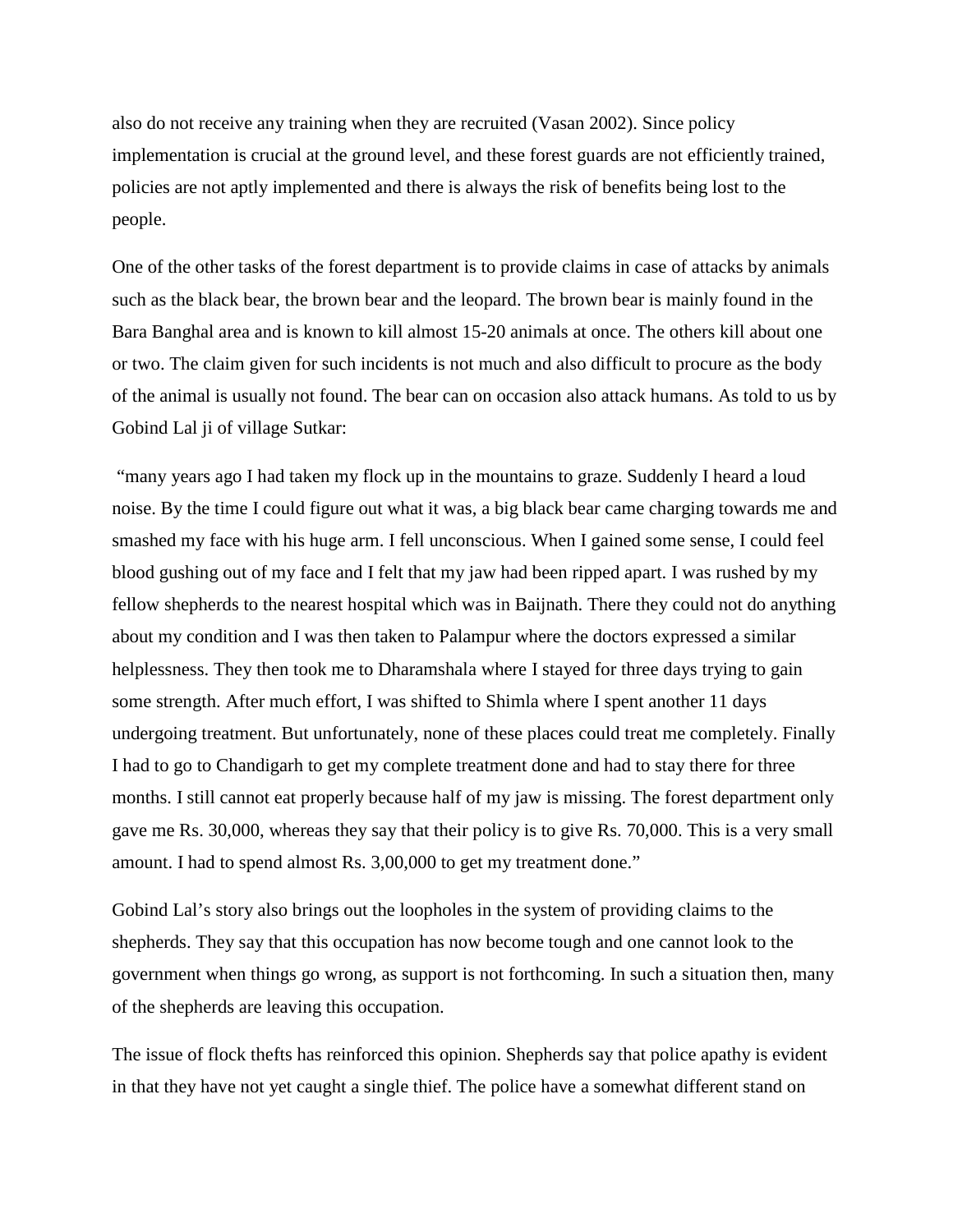this, and claim that not many thefts have taken place. They say there are provisions like a dedicated helpline in place to facilitate the shepherds to register complaints. They also claim that they provide immediate assistance to the affected shepherd when informed. The shepherds, on the other hand, believe that the police do not do anything to help them and are sometimes themselves involved with these thieves. They also say that they do not make complaints because they travel in small groups of 2 or 3 shepherds, and it is inconvenient for one of them to leave the flock to go inform the police. They fear that while they are gone, further thefts might take place and they might lose everything.

#### V

In order to address their concerns and present them before the state, the Gaddis have organized themselves in semi-institutional bodies like the Gaddi Kalyan Board, as well as associations such as the Janjatiya Gaddi Vikas Samiti. Furthermore, they also have representatives in the State's Tribal Advisory Committee and Grazing Committee who articulate their concerns to the state and also help the Gaddis obtain benefits from it.

Ex-Wool Federation chairman and Grazing Committee member affirmed, "political mobilization is very important for the Gaddis. We are not asking for reservation, but for facility."

Political mobilisation among the Chamba Gaddis seems mostly within the existing government institutions, not against them. The influence of, and respect accorded to, Thakur Singh Bharmouri (and the pride in his becoming Forests and Fisheries minister) show the importance of having a 'man on the inside'. The member of the TAC evidently occupied an important place in Holi, with the current Pradhan sitting attendance on him, and all the major male figures congregating in his shop. It seemed that there was a Congress bias in Holi town itself, though in the villages ire is directed at 'The Company' and the corrupt (local) politicians who aid it. The TAC member made clear that he thought the continuing protests against the project either silly or politically motivated, as the thing was a done deal, and the 'higher-ups' responsible.

In comparison, the Mahila mandals in the villages around Holi, protesting against the setting up of the Holi-Bajoli Hydro Power Project, held local leaders squarely responsible for the problems they had. They alleged that the pradhan had taken bribes to give his assent (NOC) and had sold off village or individuals' land on their behalf and without their consent. At the very least he had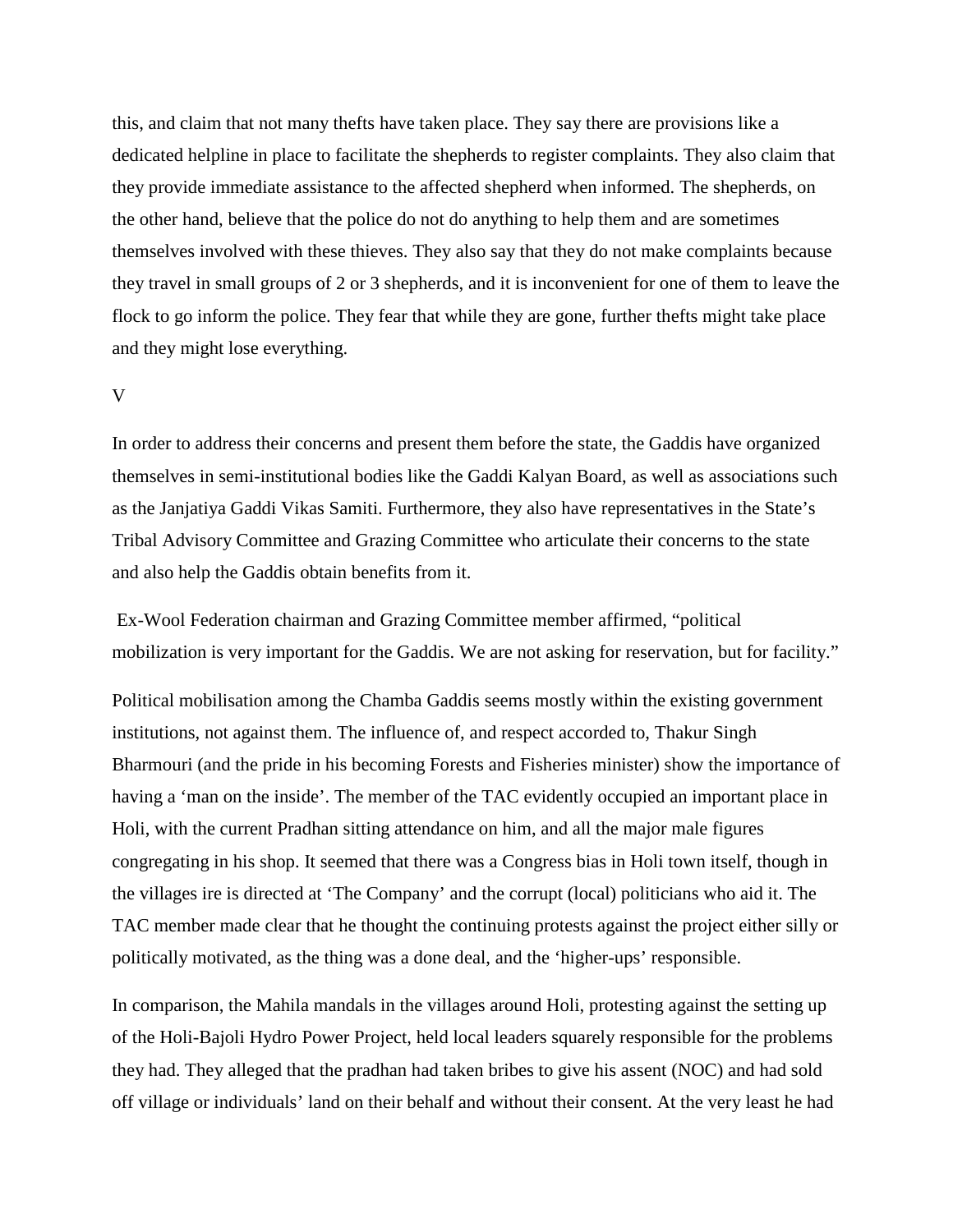failed to voice the concerns they had and would be shown what they thought of him at the next election. Meanwhile they would do anything possible to prevent the project from coming up. They tried local morchas, and collected or coerced consent out of all the village women. Some men had tried to use the courts, but had come off worse. But what else can we do, they asked us.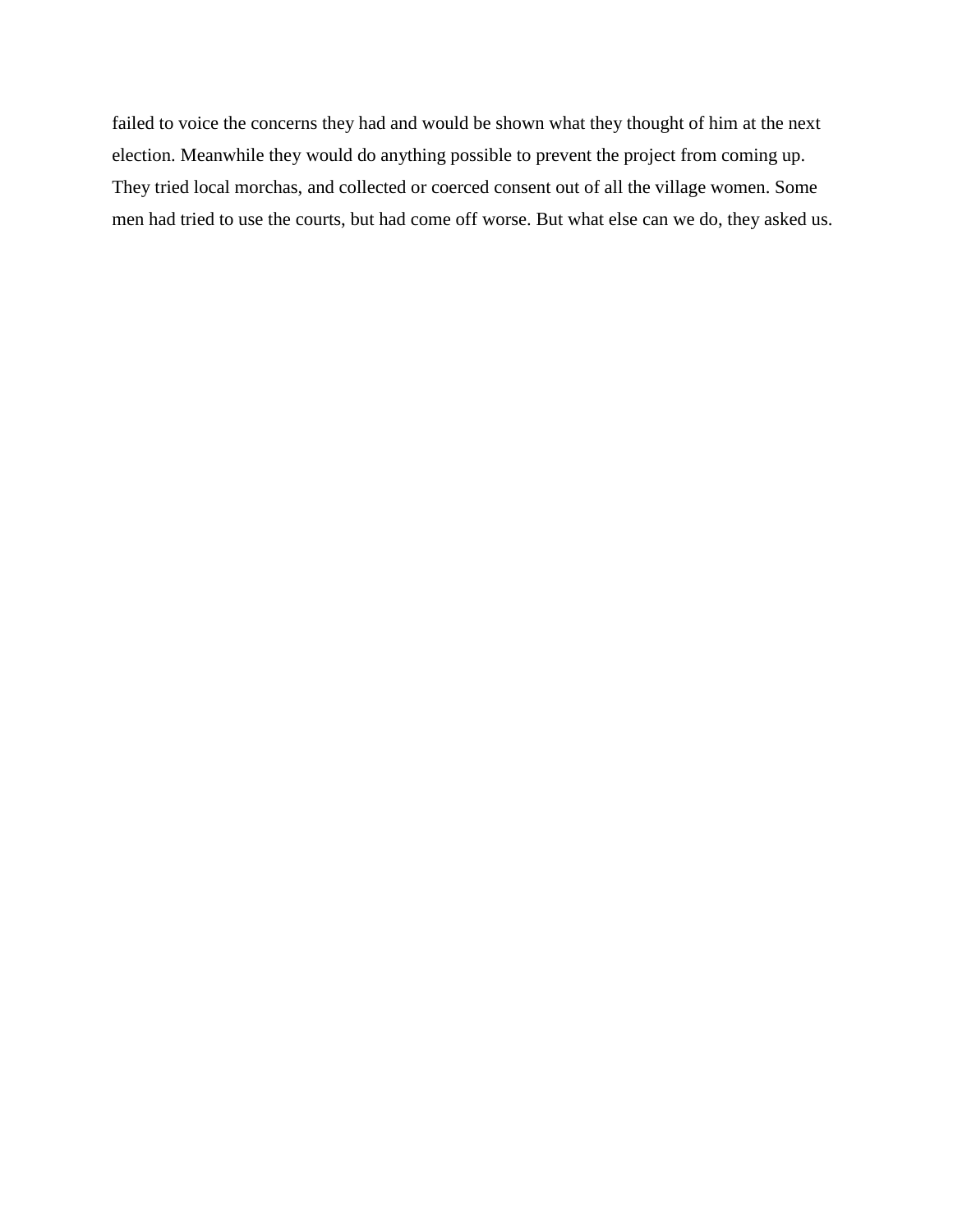#### **SECTION 3: ENVIRONMENT AND DEVELOPMENT**

I

In the pursuit of their profession, Gaddi shepherds remain as dependent on what the environment provides as ever before. As Chakravarty-Kaul (1998) indicates, however, this dependence has traditionally been viewed by the state as a form of 'free-riding' in which each shepherd tries to enhance his own flock size and profit at the cost of the commons, cumulatively resulting in the widespread erosion of the western Himalayas. Saberwal describes how State policies have articulated this belief, attempting to control the number of animals grazed, camping and movement and access to land, albeit unsuccessfully. But this did not seem to be the dominant perspective among those involved in our study. The forest officials did not adhere to this view which is seen to have been adopted by the state traditionally.

While the bias has been managed at the level of practice by the Gaddis' political mobilization, the debate about the environmental viability of their work goes on.

In the view of the critics, overgrazing by the Gaddi shepherds is to be held to account for the vastly accelerated rate of soil erosion in the western Himalayas. When this erosion occurs in the high pastures—which are catchment areas for the great rivers of the region—it impacts water availability downstream, particularly for large irrigation and hydroelectric projects. Furthermore, human-wildlife conflicts lead to hunting of large-mammal predators such as leopards, black and brown bears to save livestock and protect human life.

Saberwal takes on these views in his study, pointing out lacunae in the procedure used to identify cause from observed effect. Furthermore, in the absence of proper long-term data on various indicators of environmental health—species diversity, soil quality, area under forest cover predictions were made about possible effects of allowing grazing to continue, which have not been borne out by history: such as that the scrub in the foothills of the Siwaliks would vanish entirely (1996: 745). He suggests instead that the soil erosion, threat to forest plantations, and to vegetative cover, are better explained by the increase in cattle populations than the relatively constant sheep and goat ones, or by larger factors, such as climate change. (1996:745) Chakravarty-Kaul adds that the 'complementarity, rather than competition' between the resource needs of their subsistence agriculture and market-oriented pastoralism has enabled the survival of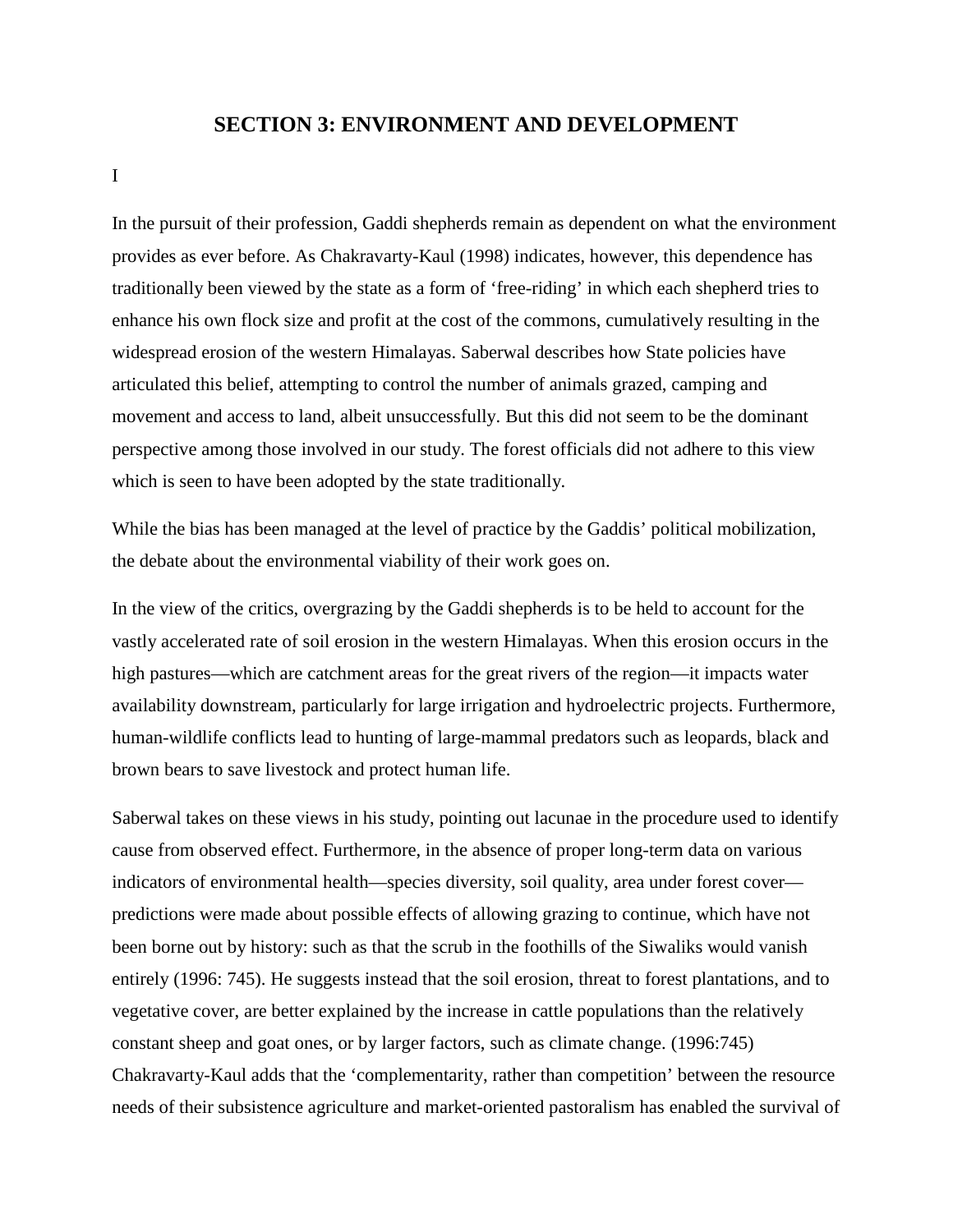both in an ecologically sensitive way. The linking of agricultural and pastoral cycles, such that livestock manure is provided in a timely way before each planting season in the course of allowing shelter for the flock during migrations, enables the people to most efficiently use the scarce resources of this terrain. Conversely, she suggests that increase in flock size can be seen as a result rather than a cause of growing environmental uncertainty (1998: 8–9). But as was seen from the data provided by the Forest Department, the actual number of sheep and goats has not increased, and this is due to reasons other than uncertainty in environmental conditions. Also, the complementarity between farmers and shepherds has changed due to changes in the cropping patterns of the plains, which add to the worry of the shepherds.

Saberwal goes on to suggest that the presence of the pastoralists, rather than being a source of harm, actually contributes to species diversity and helps sustain the big-mammal predator population. During 2002-04, there were 1539 livestock casualties in the Kugti wildlife sanctuary caused by brown bears (Rathore, 2008:118). These took place in the months of April to October, during which the pastoralists are in the *dhars* and bears are active and not hibernating, indicating the potential for productive coexistence between domestic stock and wildlife.

Contradicting the prevalent belief that sharp goat-hooves cause topsoil to loosen and be more easily eroded, a forest official we spoke to said that the light weight of sheep and goats prevent them from causing any serious damage to grazing grounds. Keeping the numbers in check was a concern, but even if a pasture was found to have sustained damage it would be temporarily cordoned off and pasture development schemes carried out to restore it. These schemes would include planting of edible grass, removal of weeds and construction of water harvesting structures.

And even though shepherds may be seen as a source of human encroachment on and degradation of the environment, it is important to note that environmental degradation affects the shepherds' livelihood in turn. Sunil Kapoor, of Phtahar, told us that weeds such as Lantana (*Lantana camera)* and 'kali basuti' (*Chromolaena odorata*) in the winter grazing grounds can even be fatal for the livestock, and that there spread is therefore a cause for great concern. The degradation of the blue-green grass of the pastures of Lahaul-Spiti affects the health and productivity of sheep and goats. As another shepherd Kamal said, "Where we were earlier able to graze for a month, now we cannot graze for a week."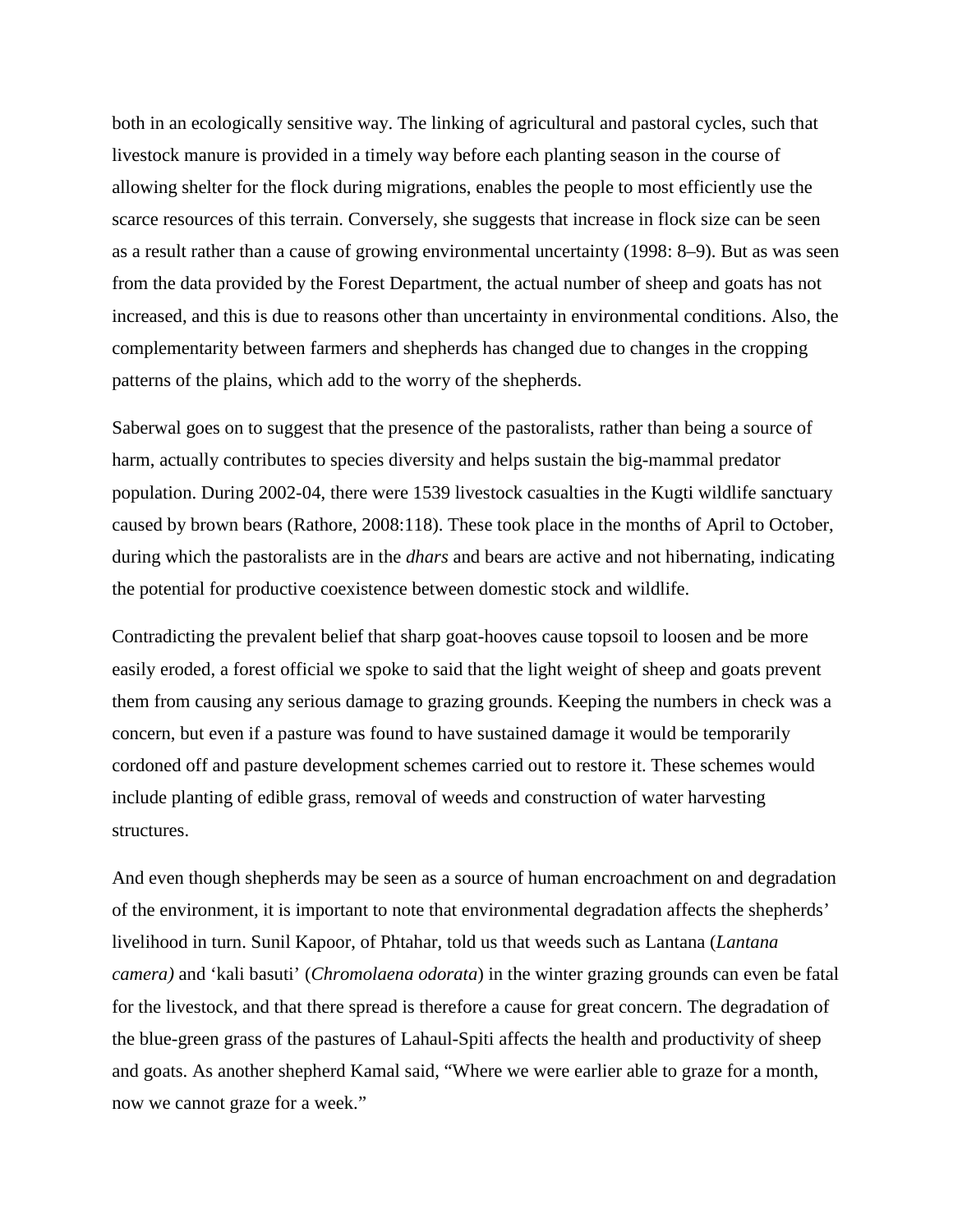Other changes in environment, such as the change in methods of agriculture promoted under the ITDP, too affect the shepherds' livelihood. The introduction of chemical fertilizers particularly disrupts the organic relationship between farmer and shepherd, by invalidating the previous demand for manure.

As a result, shepherd we met from Thalli village, Kangra, said that where once he had compensated for his lack of monsoon grazing grounds by a standing arrangement with a farmer, now the farmer had struck a deal with another shepherd, leaving him with no place to go for the entire period. When he came to the Forest department for help, he was told that nothing could be done as the department through its permits only codified 'traditional' rights, and was not authorized to institute fresh rights of access.

#### II.

"The question is not of the intrinsic value of stability in ecosystems, but of the inevitably engendered risks that modern technology brings in its wake….the effects are rarely predictable and foreseen" (Reddy 1998:323)

Thus the environment, which is so integral to the life of the Gaddis gets affected by developmental activities of the state. These are carried out for the welfare of the people but there are also certain costs attached to them, the burden of which is mostly borne by the local community. The Chamba District has seen a number of these activities especially those involving hydel-power projects on the river Ravi which flows through the area. There are projects on practically every part of Ravi-the Chamera Project is one of the big projects involving Chamera 1(1994), Chamera II(300 mW-2004) and Chamera III(2012). The other important project is the Bada Bhangal hydro electric project which falls within the Dhauladhar Wildlife Sanctuary. Another project that is coming up is the Holi-Bajoli Hydro Electric project, which has been newly sanctioned. While in Holi, we witnessed the resistance that the people put up to the setting up of this Bajoli Holi project, the tender of which had gone to GMR, a private company.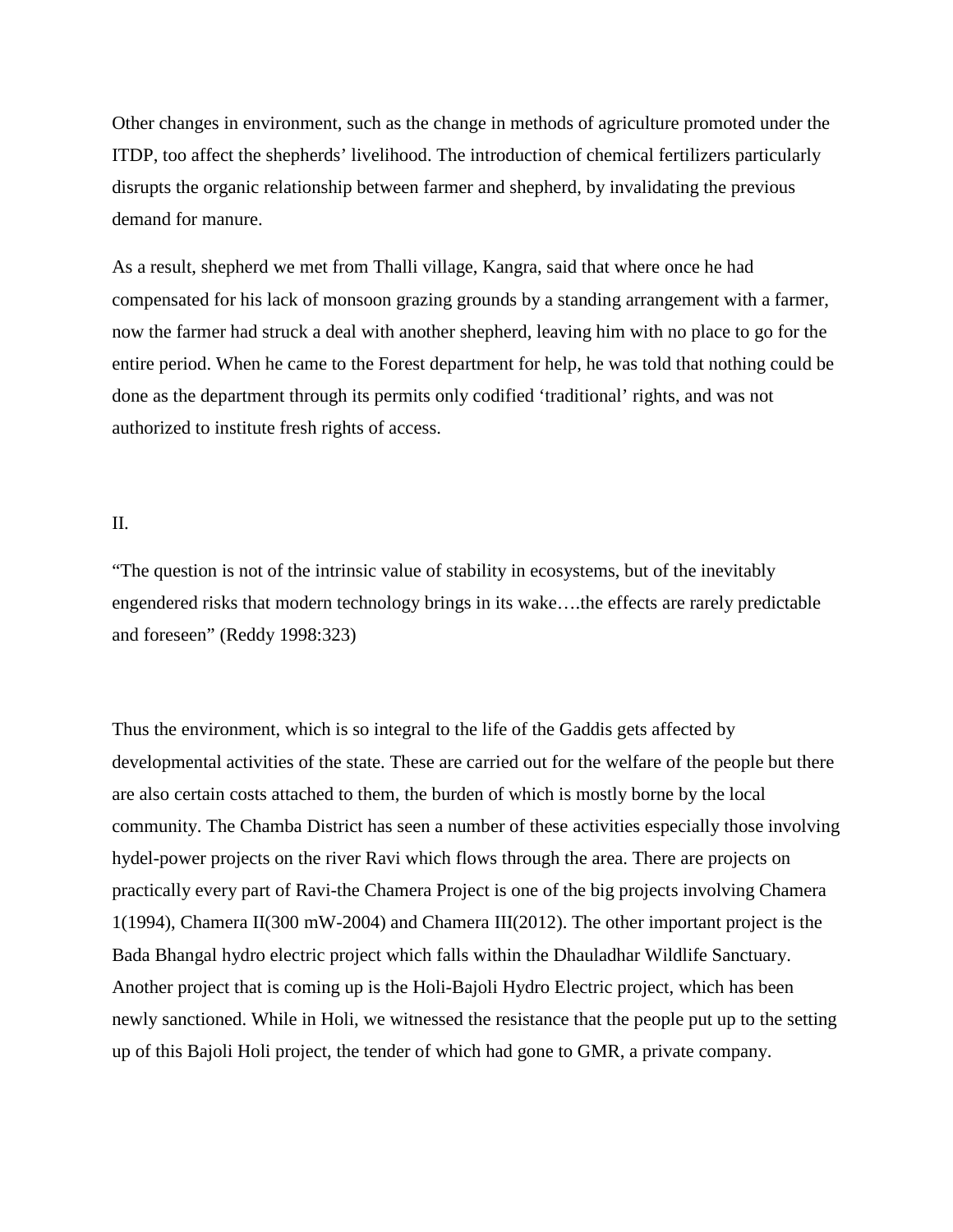The above mentioned projects are a few in the system of many which are present as one moves along the course of the Ravi. These projects are placed at very short distances from each other. For example, the distance between Chamera II and Chamera III is only a meager 1.5 kms., according to a June 2013 report of the South Asian Network on Dams, Rivers and People,

"The distance between upstream Chamera-III Power House and downstream Chamera-II Dam is only about 1.5 KM with no major tributary or water source contributing in-between. The storage capacity at Chamera-II reservoir is very low. The generating units at Chamera-II Power Station are almost fully dependent on the release from Chamera-III Power Station. The agenda note from NHPC for the NRLDC meeting, scheduled for May 16-17, says: "It is observed that schedules given by RLDC for the month of May 2013 for Chamera-II & III are not in a coordinated way. At some occasions, power station in the downstream plant is being asked to maintain maximum generation while the upstream power station is asked to generate minimum or zero." (energylineindia.com 160513) This also raises the issue of optimizing of peaking power from these stations, which is clearly not happening with such scheduling by the NRLDC."

The projects being placed at such short distances thus have a significant impact on the surrounding environment which needs to be assessed. The placing of two projects in close vicinity leads to the dependence of one on the working of the other, which can cause changes in the immediate as well as downstream areas. This assessment is done by the MoEF, which constitutes different committees for the appraisal of various developmental projects including River Valley & Hydroelectric projects. The committees are called as Expert Appraisal Committees (EAC). These are the ones then responsible for providing environmental clearance to the various projects, based on their feasibility. They have certain Terms of Reference which are the standards by which aspects of the proposed project are judged. According to the February 2013 report of the South Asian Network on Dams, Rivers and People;

"…the Model TOR does not look into the impacts of the various integral components of the hydropower projects like colonies, roads, mining, blasting etc that the hydropower projects invariably have. Model TOR does not look at the social, environmental, economic or cultural services that a river provides. On downstream impacts, the model TOR says under Impact Prediction, "Downstream impact on water, land & human environment due to drying up of the river in the stretch between dam site and powerhouse site." This completely negates the impacts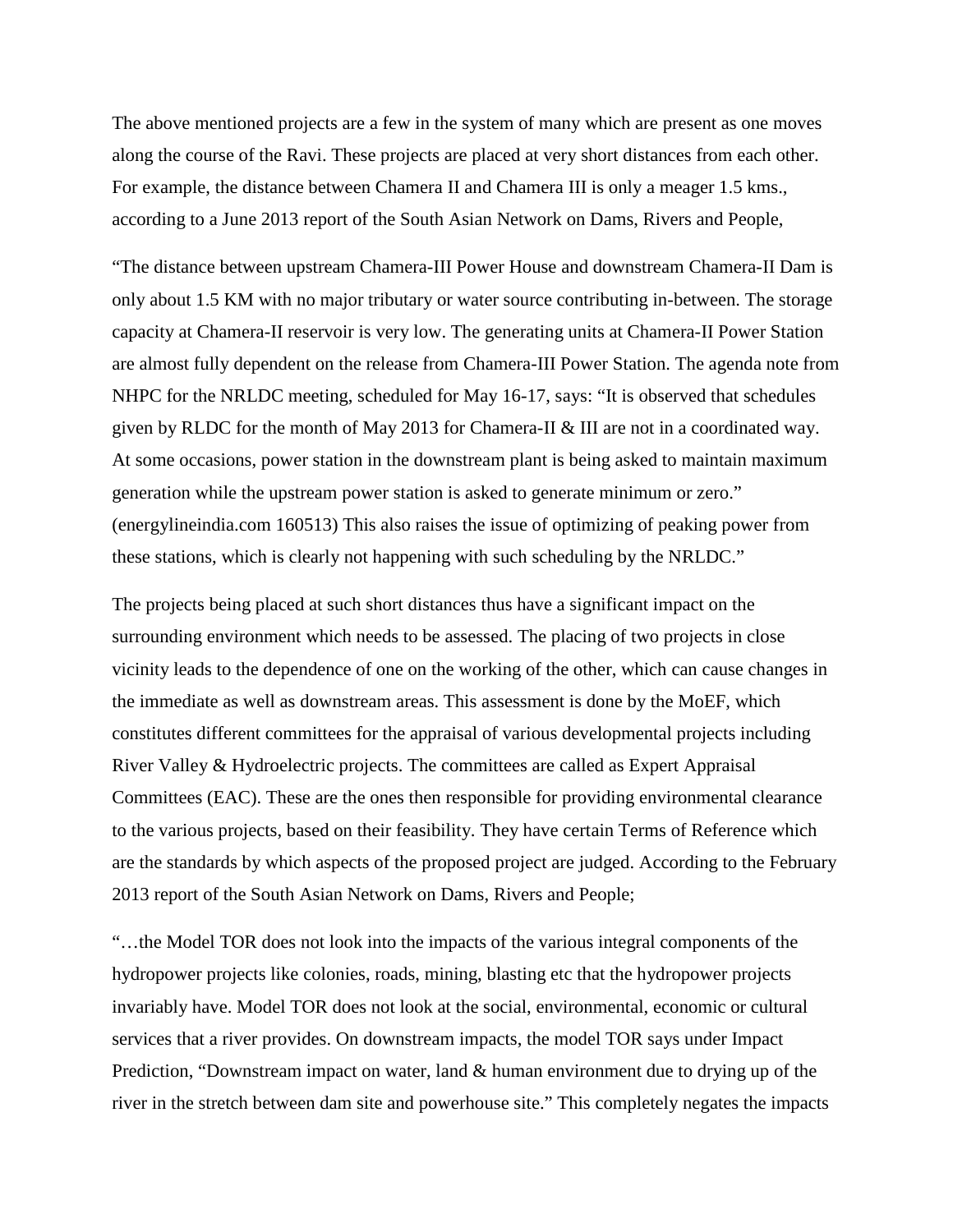that the project would have either on the upstream or in the river downstream from the power site or along the tributaries both upstream and downstream of the projects."

There are also allegations by the SANDRP (supported by statistical facts) that the EAC has not refused any project in the last six years and has granted clearance to all except two, which are placed on waiting. Even the 200 MW Bara Bangahal HEP in Kangra district in Himachal Pradesh was accorded TOR clearance in 21st meeting of EAC in Dec 2008, even as the minutes recorded, "The project is located within the wildlife sanctuary".

#### **The Bajoli Holi Hydro project: Case Study**

The Ravi is one of the most prominent rivers in the Indian River system, which in its latter part, flows into Pakistan. A new project which recently acquired consent from the government is the Bajoli Holi Hydro Project, which is a 180 MW run off the river project, extending from village Holi to village Bajoli in the Chamba District of Himachal Pradesh. The project was initially supposed to be on the right bank (as it was relatively barren) of the Ravi but was subsequently shifted to the left (which is densely populated). This led to an outbreak of protests by the local people who claimed that this had been done without their approval. A few locals filed a petition in court challenging the action of authorities to permit GMR to shift the alignment of the project from the right to the left bank of the Ravi. They contested that this was against the interests of the people and also the recommendation of the Himachal Pradesh state Electricity Board (HPSEB). The final approval of the MoEF has stated that, "environmental flow should be 20% of the average lean season flow of 90% dependable year for four consecutive leanest months" (MoEF Final Approval  $24<sup>th</sup>$  Jan 2011). According to SANDRP, this number has no scientific, ecological or sociological basis but is entirely arbitrary. This would also significantly alter the climate of the place, as there is another power project only a few kilometers down the Ravi-Chamera III, followed by Chamera II and I.

Soon after, the High Court, after reviewing the petition, granted approval to the GMR project to continue as planned. Furthermore, a fine was imposed on the petitioners and this led to a general loss of enthusiasm among the villagers and the protests fizzled out. Particularly active in carrying out these protests are the Mahila Mandals of the surrounding villages. The Mahila mandals held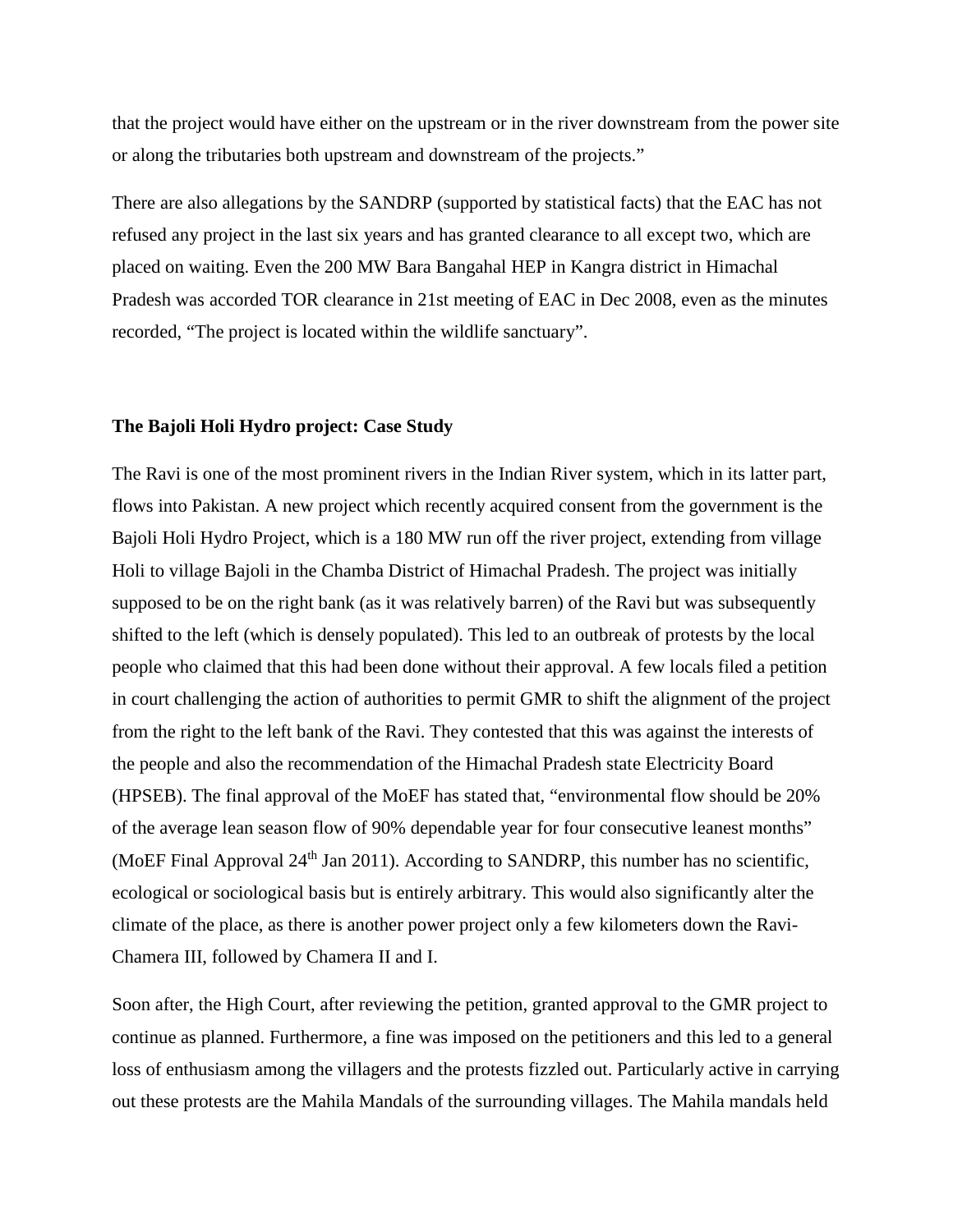local leaders squarely responsible for the problems they had. They alleged that the pradhan had taken bribes to give his assent for the project, he had sold off village or individuals' land on their behalf and without their consent, at the very least he had failed to voice the concerns they had and said he would be shown what they thought of him at the next election.

Meanwhile they would do anything possible to prevent the project from coming up. They tried local morchas, and collected or coerced consent out of all the village women. After the order of the high court, they seemed to have lost hope which was reflected in the fact that they asked us as to what they should do now. It is thus evident that this project was seen as a huge threat to the local people. The people in village Deol in Chamba District were concerned about the loss of ground water that would take place if the tunnel went from inside the mountain on which rests their village. They believe that the springs will dry up and their equation with their environment will be drastically changed.

One of our respondents, while talking about the project said, "jald hi machliyan ter rahi hongi yahan pe" (soon you will find fishes swimming here). They also expressed concern over the lake, known as Dal, which is much above the village Deol. This lake has been accorded to Lord Shiva and thus has a special place in their lives-both religious and material. As Karan said, "The new project could dry up the Dal. It is also an earthquake prone area."

What seemed to us to be the issue of concern was that the villagers were not informed about the impacts of the project and what it would provide. They thus came to their own conclusions about what was to happen. This brings us to the important issue of the public hearing which is mandatory for the project approval. According to one of the petitioners, this public hearing never really took place when it was decided that the project be shifted to the left bank.

#### III

On one side are the above mentioned development projects, and on the other, the government is also putting into place some measures to protect the environment. One of the ways it does this is by creating national parks and wildlife sanctuaries. The Dhauladhar Wildlife Sanctuary is one such measure. It was notified in 1994 and falls in the Bada Bhangal area of Kangra District in Himachal Pradesh. The area covered by this sanctuary also includes the "Gots", the monsoon pastures of many shepherds. The rules of the sanctuary do not permit the shepherds to graze their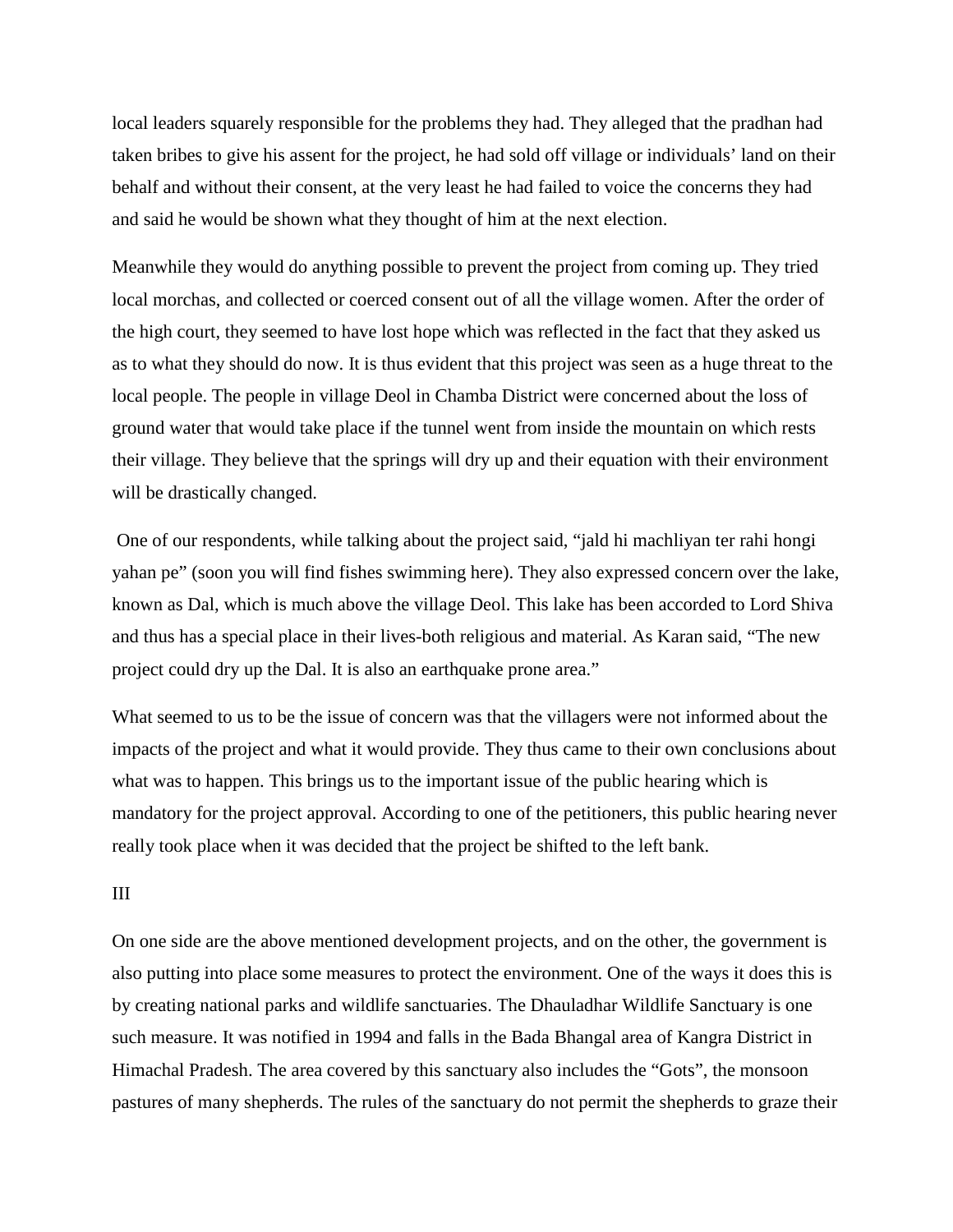flock within its boundaries. This is a major concern of the people who have pastures there because they are not being issued their monsoon permits and have also not been given any new pasture land. Most of the shepherds seemed vaguely aware of the sanctuary's existence.

This is the same place where the Malana Power Company Limited wants to set up a 200 MW hydro-electric project. They had applied for environmental clearance which was rejected in 2010, but this project is still due for consideration. If cleared, this will be right above the Bajoli Holi project. The Principal Chief Conservator of Forests expressed concern over the sanctioning of the project in the Supreme Court stating that it would be a huge risk and would lead to widespread pollution.

Thus on the one hand, the State is considering the sanctioning of a hydro-electric project in an area which falls within a sanctuary and on the other hand, they are excluding the shepherds from accessing this area, even though shepherds have been doing so for many decades. Thus if the shepherds constitute a threat to the environment, there is a contradiction if one believes that the project does not. Therefore the state needs to rethink what is important to conserve and protect the environment, which is so intimately linked to the life of the shepherds.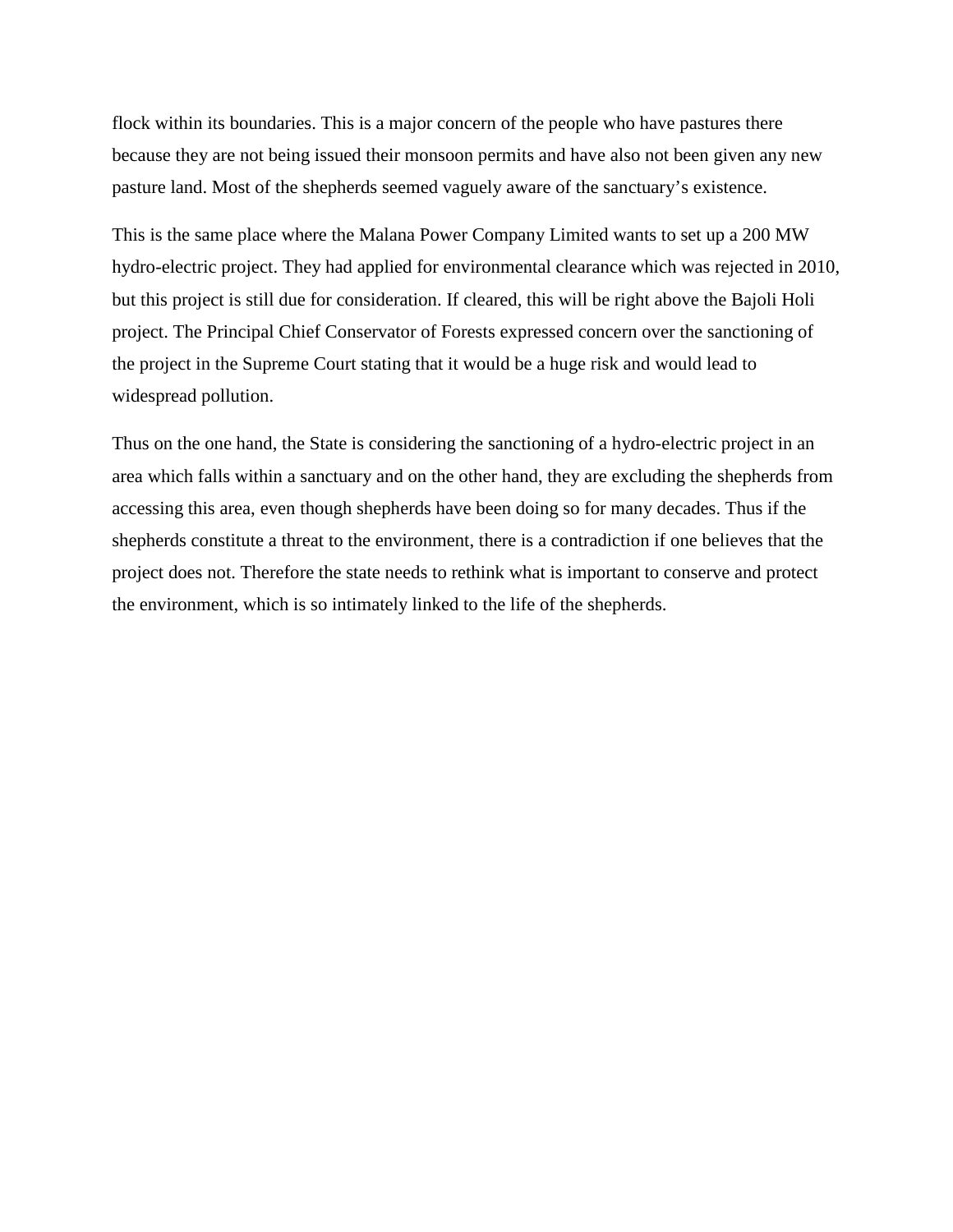#### **CONCLUSION**

We have described the difficulties faced in nomadic migrations in a society with sedentarist assumptions. The distance between the state and shepherd, reinforced by difficulties in communicating information accurately, and the lack of knowledge about the institutions and processes of the state, result in a mismatch between their needs and state action. The struggle to maintain their usufruct rights against growing commoditization of land, of the ecosystem upon which they depend against infrastructural development and conservation practices that exclude them from it, and the uncertainty that results from so propelling them into alien ways of life, all mark their entry into the wider economy.

The effect on Gaddi youth is most telling in this regard. Products of the newly set-up schools under the ITDP in Chamba, the youth there are certain they no longer wish to follow the trying lifestyle of their fathers. Many attempt to enter the tourism industry in Himachal, with some even making the migration to Goa in the winters to continue it. (The Tribune, 24.04.13) However, the 11,000 applications for the 205 positions of Forest Guard falling vacant in 2013 indicate, at the very least, the preference for government employment, and probably also the level of educated unemployment in the State—since the educational qualification has recently been increased to Matriculation.

If Gaddi culture is so closely bound up with their profession, then the shift away from it would greatly affect their sense of identity and community. But Gaddis are now emerging as a political community based on the same cultural referents, replacing the older, occupational commonality that united them. One effect of this we have reported is the gap between Kangra and Chamba Gaddis, based on their proximity to the centers of political mobilization around Palampur. Another is that while their mobilization has helped them influence government action on certain issues, such as wool prices and restrictions on grazing, other issues such as lack of public consent for the hydroelectric project have not been taken up.

These projects are a source of potential damage to the environment. Consequently, they are also harmful for the lives of the shepherds, who themselves are environmentally benign. They operate in a way so as to suit the seasonal crop cycles, as already mentioned, thus establishing a complementary relationship. Thus the claims made by some that their profession causes major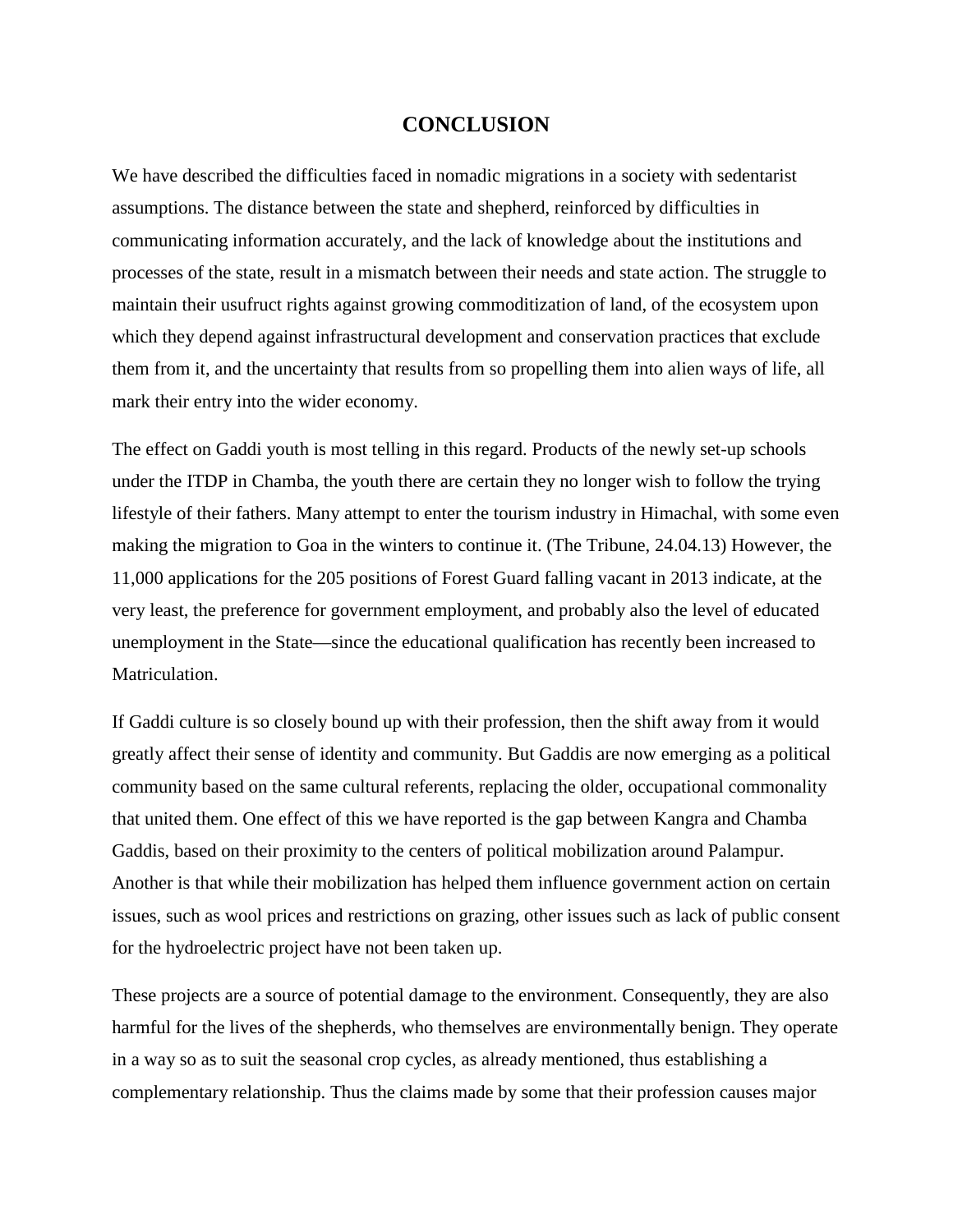damage to the environment does not stand up to scrutiny. Even some of the forest officials agree that this is indeed so and no harm is being brought about by the shepherds.

For the State's part, the competing priorities to execute development projects and to conserve its precious natural resources leads to gaps in its handling of both. The shepherds, as a less visible community, are frequently under threat of slipping through these gaps. The State's policies can therefore be measured by their impact on those who are not best placed to take advantage of them. Conversely, they are also the best placed to help the government recognize what these gaps are, and what is required in order to bridge them. This gap is a result of the lack of information among shepherds regarding the policies of the State. This happens because the shepherds are continuously moving through the year and are thus not in one place long enough to know what, and whether, schemes are for their benefit. The only situation in which they do know is when one of the male members of the family stays at home.

For those shepherds for whom livelihood risks continue to be what they were, or worse—in terms of dependence on uncertain environmental conditions, threats from wild animals, infections and dangerous weeds, the deteriorating relationship with sedentary communities, and now thefts and threat to life—the question may arise of whether the old profession remains for the individual viable or important. And yet the life that results from abandoning it has its own grave risks, and is, worse still, largely unknown. The daily negotiations that they perform, then, are as much between these two competing perspectives, searching for a middle ground between them.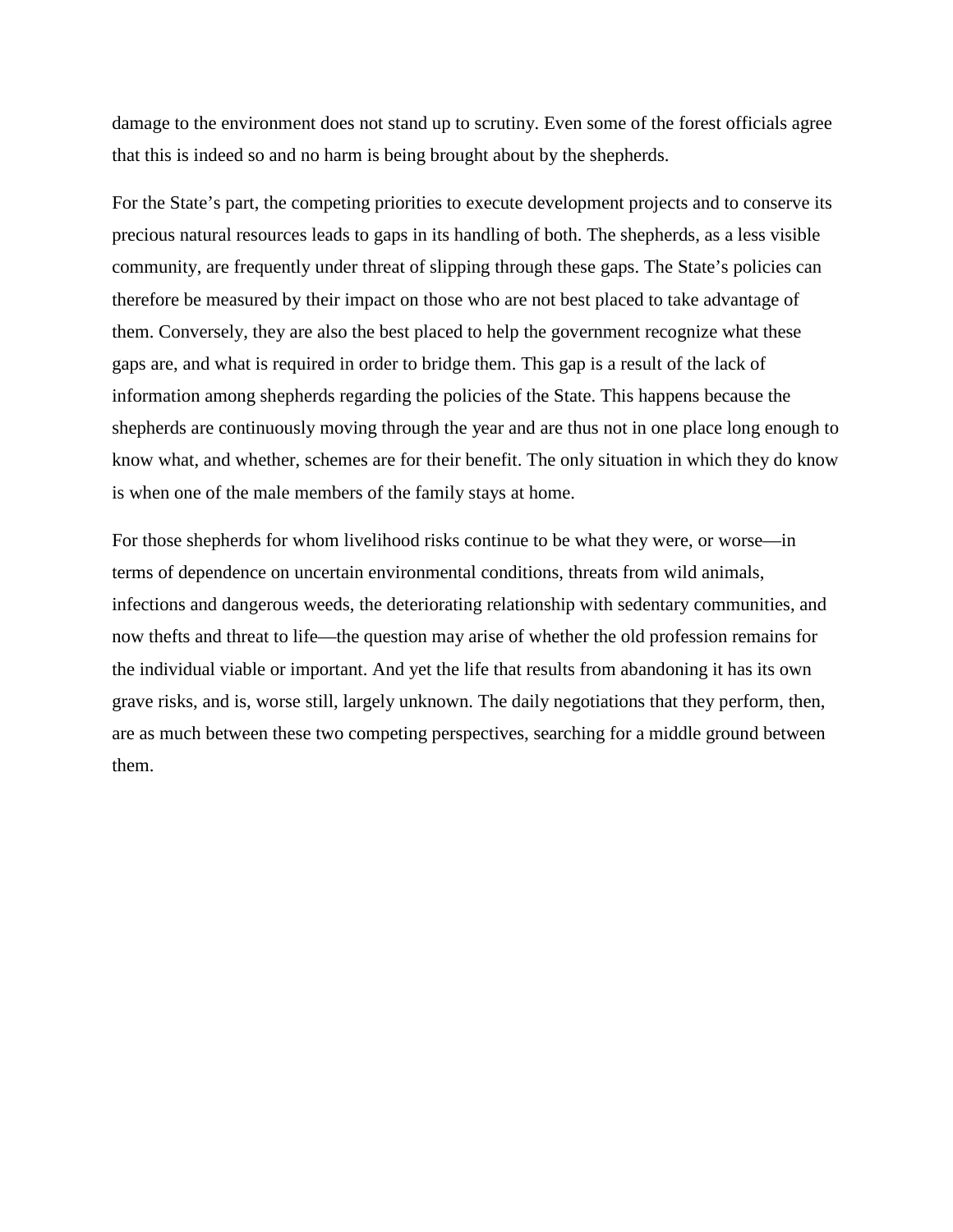### **BIBLIOGRAPHY**

1. Axelby, Richard. "'It Takes Two Hands to Clap': How Gaddi Shepherds in the Indian Himalayas Negotiate Access to Grazing" *Journal of Agrarian Change*, Vol.7, No.1 (January 2007), pp. 35—75.

2. Chakravarty-Kaul, Minoti. 'Transhumance and Customary Pastoral Rights in Himachal Pradesh: Claiming the High Pastures for Gaddis'. *Mountain Research and Development*, Vol. 18, No. 1 (February 1998), pp. 5–17.

3. Kaushal, Molly. 'Divining the Landscape: The Gaddi and his land'. In *India International Centre Quarterly*. Vol. 27, no.4/ Vol. 28, no. 1: The Human Landscape (Winter 2000/Spring 2001), pp. 31–40.

4. Noble, Christina. *Over The High Passes: A Year in the Himalayas with the Migratory Gaddi Shepherds.* Collins, London: 1987.

5. Reddy, K. N. Technology, 'Development and the Environment: An Analytical Framework'. In *Social Ecology* ed. Ramachandra Guha; OUP Delhi: 1998.

6. Rathore, Bipan Chand. '*Ecology of Brown Bear (Ursus arctos) with special reference to Assessment of Human-Brown bear conflicts in Kugti Wildlife Sanctuary, Himachal Pradesh and Mitigation Strategies*'. 2008, Thesis PhD, Saurashtra University. [\[http://etheses.saurashtrauniversity.edu/id/eprint/597](http://etheses.saurashtrauniversity.edu/id/eprint/597) Accessed August 20, 2013.]

7. Saberwal, Vasant K. 'Pastoral Politics: Gaddi Grazing, Degradation. and Biodiversity Conservation in Himachal Pradesh, India.' In *Conservation Biology*. Vol. 10, No. 3 (June 1996) pp. 741–749.

8. Sarkar, Rinki. 'Understanding Sustainability: Study of a Hill Settlement'. In *Economic and Political Weekly*. Vol. 33, No. 44, (Oct. 31 – Nov. 6, 1998), pp. 2800–2806.

9. Vasan, Sudha and Sanjay Kumar. 'Models and Reality: Case of Forest Communities'. In *Economic and Political Weekly*. Vol. XXXII No. 51, December 20, 1997.

10. Vasan, Sudha. 'Ethnography of the Forest Guard'. In *Economic and Political Weekly*. Vol. XXXVII No. 40, October 05, 2002.